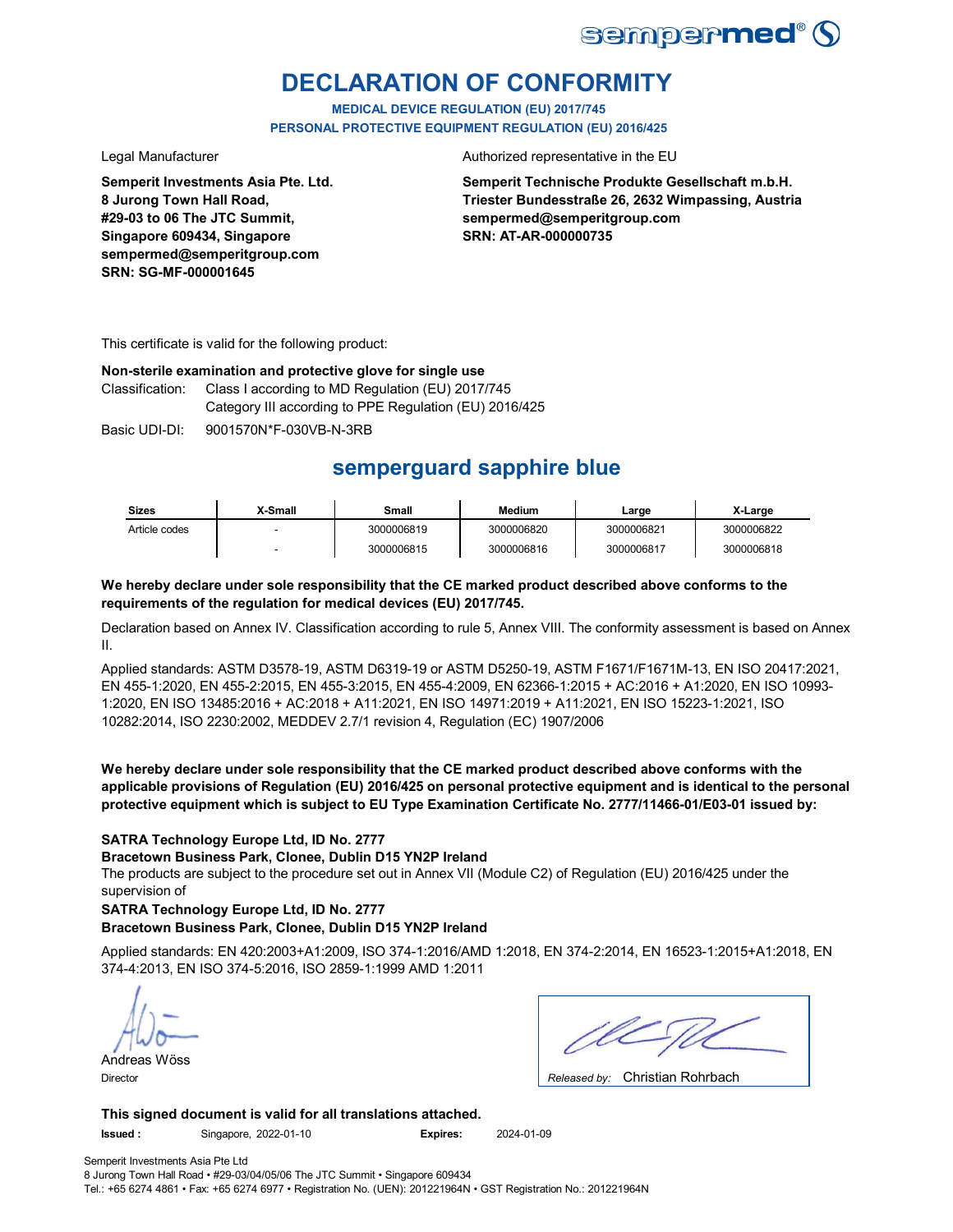

# **KONFORMITÄTSERKLÄRUNG**

MEDIZINPRODUKTEVERORDNUNG (EU) 2017/745 VERORDNUNG (EU) 2016/425 FÜR PERSÖNLICHE SCHUTZAUSRÜSTUNG

**Semperit Investments Asia Pte. Ltd. 8 Jurong Town Hall Road, #29-03 to 06 The JTC Summit, Singapore 609434, Singapore sempermed@semperitgroup.com SRN: SG-MF-000001645**

#### Hersteller EU-Bevollmächtigter

**Semperit Technische Produkte Gesellschaft m.b.H. Triester Bundesstraße 26, 2632 Wimpassing, Austria sempermed@semperitgroup.com SRN: AT-AR-000000735**

Dieses Zertifikat ist gültig für die folgenden Produkte:

**Nicht-steriler Untersuchungs- und Schutzhandschuh für den Einmalgebrauch**

Klassifizierung: Klasse I gemäß Medizinprodukteverordnung (EU) 2017/745 Kategorie III gemäß PSA Verordnung (EU) 2016/425

Basic UDI-DI: 9001570N\*F-030VB-N-3RB

# **semperguard sapphire blue**

| Größen         | X-Small | Small      | <b>Medium</b> | Large      | X-Large    |
|----------------|---------|------------|---------------|------------|------------|
| Artikelnummern |         | 3000006819 | 3000006820    | 3000006821 | 3000006822 |
|                |         |            |               |            |            |
|                |         | 3000006815 | 3000006816    | 3000006817 | 3000006818 |

### **Wir bestätigen hiermit unter alleiniger Verantwortung, dass die CE gekennzeichneten Produkte mit den Anforderungen der Medizinprodukteverordnung (EU) 2017/745 übereinstimmen.**

Erklärung basierend auf Anhang IV. Klassifizierung gemäß Regel 5, Anhang VIII. Konformitätsbewertung gemäß Anhang II.

Angewandte Normen: ASTM D3578-19, ASTM D6319-19 or ASTM D5250-19, ASTM F1671/F1671M-13, EN ISO 20417:2021, EN 455-1:2020, EN 455-2:2015, EN 455-3:2015, EN 455-4:2009, EN 62366-1:2015 + AC:2016 + A1:2020, EN ISO 10993-1:2020, EN ISO 13485:2016 + AC:2018 + A11:2021, EN ISO 14971:2019 + A11:2021, EN ISO 15223- 1:2021, ISO 10282:2014, ISO 2230:2002, MEDDEV 2.7/1 revision 4, Regulation (EC) 1907/2006

**Wir bestätigen hiermit unter alleiniger Verantwortung, dass die oben genannten CE gekennzeichneten Produkte mit den maßgeblichen Bestimmungen der Verordnung (EU) 2016/425 für Persönliche Schutzausrüstung übereinstimmen und Gegenstand sind der EU-Baumusterprüfbescheinigung Nr. 2777/11466-01/E03-01 ausgestellt durch:**

**SATRA Technology Europe Ltd, ID No. 2777**

**Bracetown Business Park, Clonee, Dublin D15 YN2P Ireland**

**SATRA Technology Europe Ltd, ID No. 2777** Die Produkte sind Gegenstand der Verfahren gemäß Annex VII (Module C2) der Verordnung unter Aufsicht von

### **Bracetown Business Park, Clonee, Dublin D15 YN2P Ireland**

Angewandte Normen: EN 420:2003+A1:2009, ISO 374-1:2016/AMD 1:2018, EN 374-2:2014, EN 16523-1:2015+A1:2018, EN 374-4:2013, EN ISO 374-5:2016, ISO 2859-1:1999 AMD 1:2011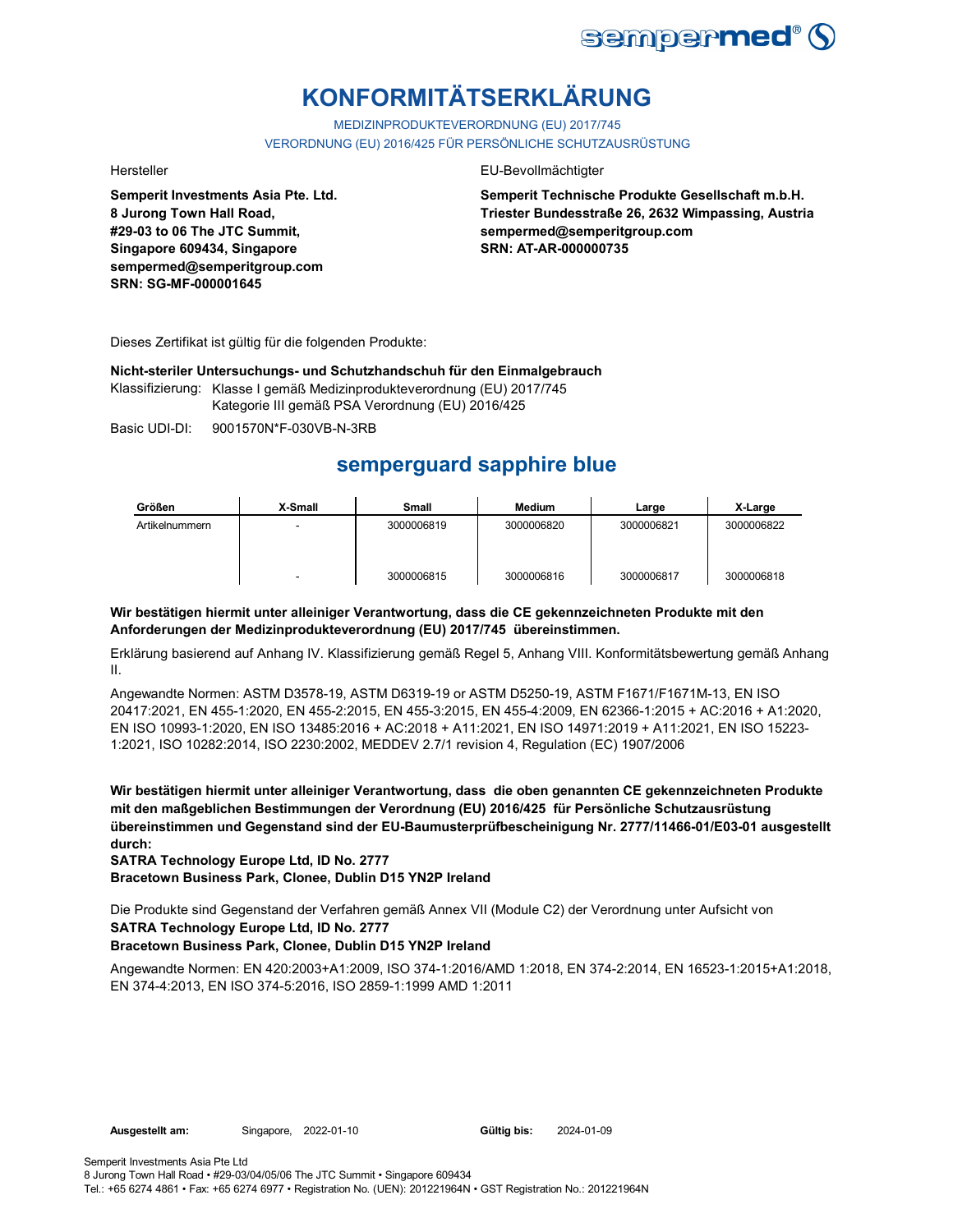

# **DÉCLARATION DE CONFORMITÉ**

RÈGLEMENT POUR LES DISPOSITIFS MÉDICAUX (UE) 2017/745 RÈGLEMENT (UE) 2016/425 POUR L'ÉQUIPEMENT DE PROTECTION INDIVIDUELLE

**Semperit Investments Asia Pte. Ltd. 8 Jurong Town Hall Road, #29-03 to 06 The JTC Summit, Singapore 609434, Singapore sempermed@semperitgroup.com SRN: SG-MF-000001645**

#### Fabricant **Representant UE**

**Semperit Technische Produkte Gesellschaft m.b.H. Triester Bundesstraße 26, 2632 Wimpassing, Austria sempermed@semperitgroup.com SRN: AT-AR-000000735**

Ce certificat est valable pour les produits suivants :

#### **Gant d'examen et de protection non-stérile à usage unique**

Classification : Classe I selon la règlement pour dispositifs médicaux (UE) 2017/745 Catégorie III selon la règlement EPI (UE) 2016/425

Basic UDI-DI: 9001570N\*F-030VB-N-3RB

## **semperguard sapphire blue**

| <b>Tailles</b>    | X-Small | Small      | <b>Medium</b> | Large      | X-Large    |
|-------------------|---------|------------|---------------|------------|------------|
| Numéros d'article |         | 3000006819 | 3000006820    | 3000006821 | 3000006822 |
|                   |         | 3000006815 | 3000006816    | 3000006817 | 3000006818 |

**Par la présente, nous déclarons sous notre propre responsabilité que les produits portant le symbole CE sont conformes aux exigences de la règlement sur les dispositifs médicaux (EU) 2017/745.**

La déclaration se fonde sur l'annexe IV. Classification selon la règle 5, annexe VIII. Évaluation de la conformité selon l'annexe II.

Normes appliquées : ASTM D3578-19, ASTM D6319-19 or ASTM D5250-19, ASTM F1671/F1671M-13, EN ISO 20417:2021, EN 455-1:2020, EN 455-2:2015, EN 455-3:2015, EN 455-4:2009, EN 62366-1:2015 + AC:2016 + A1:2020, EN ISO 10993-1:2020, EN ISO 13485:2016 + AC:2018 + A11:2021, EN ISO 14971:2019 + A11:2021, EN ISO 15223- 1:2021, ISO 10282:2014, ISO 2230:2002, MEDDEV 2.7/1 revision 4, Regulation (EC) 1907/2006

**Par la présente, nous déclarons sous notre propre responsabilité que les produits portant le symbole CE mentionnés ci-dessus sont conformes aux dispositions essentielles de la règlement (UE) 2016/425 concernant l'équipement de protection individuelle sont identiques à l'équipement de protection individuelle faisant l'objet du certificat d'examen de type UE numéro 2777/11466-01/E03-01 délivré par:**

#### **SATRA Technology Europe Ltd, ID No. 2777 Bracetown Business Park, Clonee, Dublin D15 YN2P Ireland**

**SATRA Technology Europe Ltd, ID No. 2777** Les produits sont soumis aux procédures visées dans l'annexe VII (Module C2) de la règlement sous la surveillance de

### **Bracetown Business Park, Clonee, Dublin D15 YN2P Ireland**

Normes appliquées : EN 420:2003+A1:2009, ISO 374-1:2016/AMD 1:2018, EN 374-2:2014, EN 16523-1:2015+A1:2018, EN 374-4:2013, EN ISO 374-5:2016, ISO 2859-1:1999 AMD 1:2011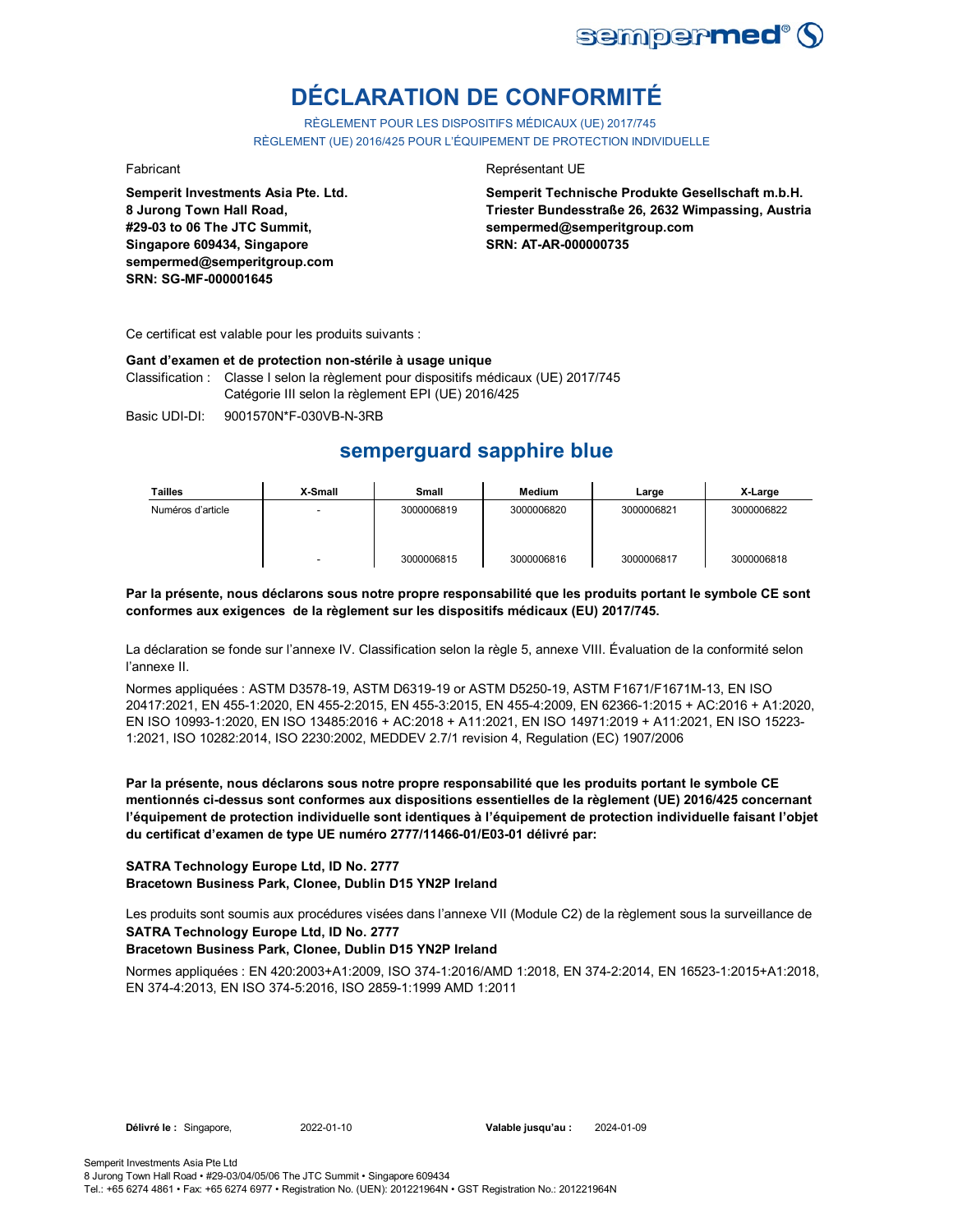

# **DICHIARAZIONE DI CONFORMITÀ**

REGOLAMENTO SUL DISPOSITIVO MEDICO (UE) 2017/745

REGOLAMENTO (UE) 2016/425 DELL'APPARECCHIATURA DI PROTEZIONE INDIVIDUALE

**Semperit Investments Asia Pte. Ltd. 8 Jurong Town Hall Road, #29-03 to 06 The JTC Summit, Singapore 609434, Singapore sempermed@semperitgroup.com SRN: SG-MF-000001645**

#### Produttore Rappresentante autorizzato nell'UE

**Semperit Technische Produkte Gesellschaft m.b.H. Triester Bundesstraße 26, 2632 Wimpassing, Austria sempermed@semperitgroup.com SRN: AT-AR-000000735**

Questo certificato è valido per il seguente prodotto:

#### **Guanto protettivo non sterile monouso da esame**

Clasificazione: Classe I secondo il regolamento dispositivi medici (UE) 2017/745 Categoria III secondo il regolamento (UE) 2016/425 del PPE

Basic UDI-DI: 9001570N\*F-030VB-N-3RB

## **semperguard sapphire blue**

| Misure          | X-Small | <b>Small</b> | Medium     | Large      | X-Large    |
|-----------------|---------|--------------|------------|------------|------------|
| Codici articolo |         | 3000006819   | 3000006820 | 3000006821 | 3000006822 |
|                 | -       | 3000006815   | 3000006816 | 3000006817 | 3000006818 |

### **Con la presente, dichiariamo sotto la nostra esclusiva responsabilità che il prodotto con marchio CE sopra descritto soddisfa i requisiti del regolamento sui dispositivi medici (UE) 2017/745 .**

Dichiarazione basata sull'allegato IV. Classificazione secondo la regola 5, allegato VIII. La valutazione della conformità si basa sull'allegato II.

Norme applicate: ASTM D3578-19, ASTM D6319-19 or ASTM D5250-19, ASTM F1671/F1671M-13, EN ISO 20417:2021, EN 455-1:2020, EN 455-2:2015, EN 455-3:2015, EN 455-4:2009, EN 62366-1:2015 + AC:2016 + A1:2020, EN ISO 10993- 1:2020, EN ISO 13485:2016 + AC:2018 + A11:2021, EN ISO 14971:2019 + A11:2021, EN ISO 15223-1:2021, ISO 10282:2014, ISO 2230:2002, MEDDEV 2.7/1 revision 4, Regulation (EC) 1907/2006

**Con la presente, dichiariamo sotto la nostra esclusiva responsabilità che il prodotto con marchio CE sopra descritto è conforme alle disposizioni applicabili del Regolamento (UE) 2016/425 sui dispositivi di protezione individuale ed è identico al dispositivo di protezione personale che è soggetto al Certificato di Esame di Tipo UE n. 2777/11466-01/E03-01 rilasciato da:**

**SATRA Technology Europe Ltd, ID No. 2777**

**Bracetown Business Park, Clonee, Dublin D15 YN2P Ireland**

**SATRA Technology Europe Ltd, ID No. 2777** ed è soggetto alla procedura di cui all'allegato VII (modulo C2) del regolamento (UE) 2016/425 sotto il controllo di

### **Bracetown Business Park, Clonee, Dublin D15 YN2P Ireland**

Norme applicate: EN 420:2003+A1:2009, ISO 374-1:2016/AMD 1:2018, EN 374-2:2014, EN 16523-1:2015+A1:2018, EN 374-4:2013, EN ISO 374-5:2016, ISO 2859-1:1999 AMD 1:2011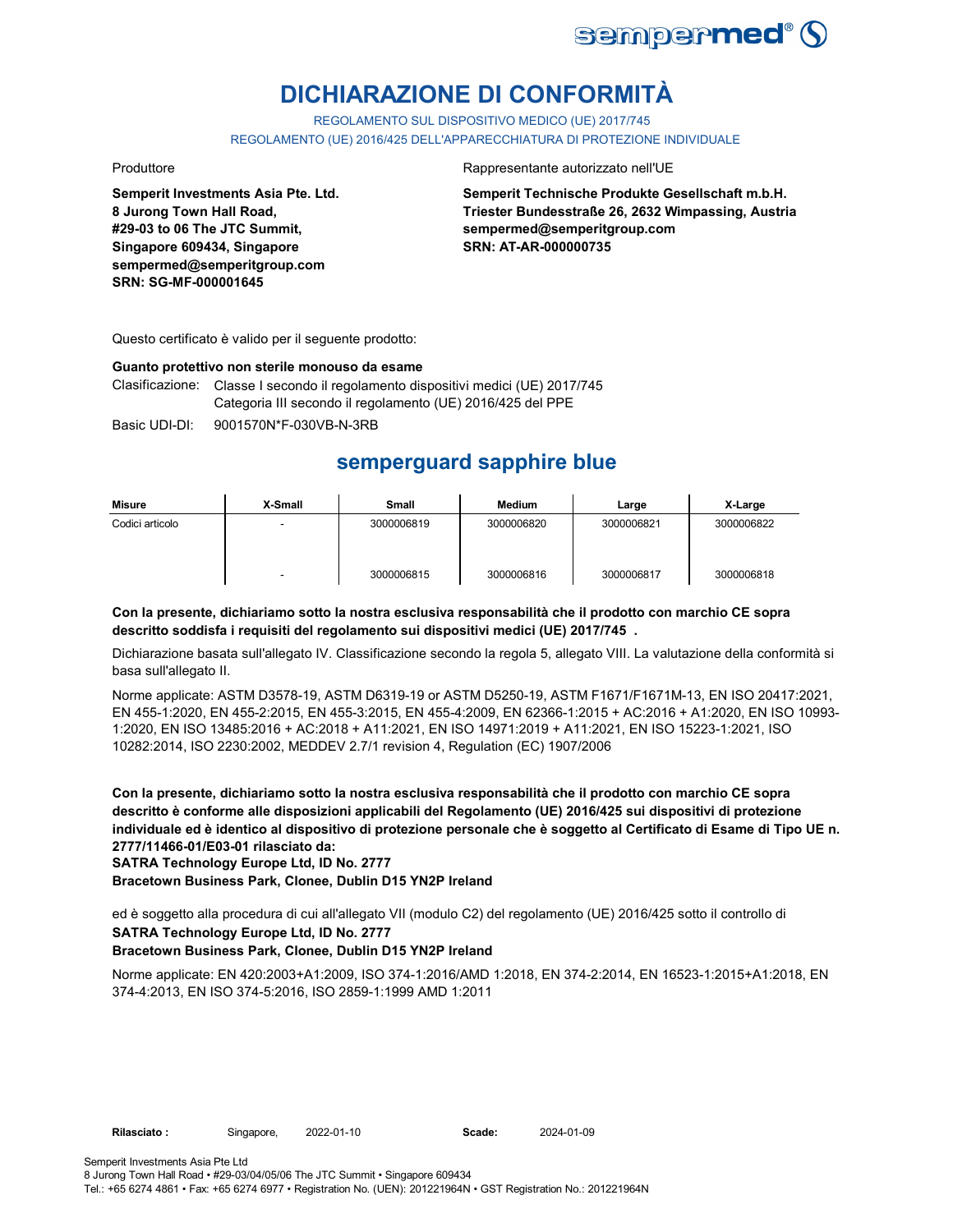

# **CONFORMITEITSVERKLARING**

VERORDENING MEDISCHE PRODUCTEN (EU) 2017/745

VERORDENING (EU) 2016/425 BETREFFENDE PERSOONLIJKE BESCHERMENDE UITRUSTING

**Semperit Investments Asia Pte. Ltd. 8 Jurong Town Hall Road, #29-03 to 06 The JTC Summit, Singapore 609434, Singapore sempermed@semperitgroup.com SRN: SG-MF-000001645**

### Fabrikant Gemachtigde EU

**Semperit Technische Produkte Gesellschaft m.b.H. Triester Bundesstraße 26, 2632 Wimpassing, Austria sempermed@semperitgroup.com SRN: AT-AR-000000735**

Dit certificaat is geldig voor de volgende producten:

#### **Niet-steriele onderzoeks- en beschermende handschoenen voor eenmalig gebruik**

Classificatie: Klasse I volgens Verordening (EU) 2017/745 betreffende medische hulpmiddelen Categorie III volgens PBM-verordening (EU) 2016/425

Basic UDI-DI: 9001570N\*F-030VB-N-3RB

## **semperguard sapphire blue**

| Maten          | X-Small | Small      | Medium     | Large      | X-Large    |
|----------------|---------|------------|------------|------------|------------|
| Artikelnummers |         | 3000006819 | 3000006820 | 3000006821 | 3000006822 |
|                | -       | 3000006815 | 3000006816 | 3000006817 | 3000006818 |

#### **Wij verklaren hierbij onder uitsluitende verantwoordelijkheid, dat de CE-gemarkeerde producten voldoen aan de vereisten van de Verordening Medische Hulpmiddelen (EU) 2017/745.**

Verklaring op basis van bijlage IV. Classificatie volgens regel 5, bijlage VIII. De conformiteitsbeoordeling is gebaseerd op bijlage II.

Toegepaste normen: ASTM D3578-19, ASTM D6319-19 or ASTM D5250-19, ASTM F1671/F1671M-13, EN ISO 20417:2021, EN 455-1:2020, EN 455-2:2015, EN 455-3:2015, EN 455-4:2009, EN 62366-1:2015 + AC:2016 + A1:2020, EN ISO 10993-1:2020, EN ISO 13485:2016 + AC:2018 + A11:2021, EN ISO 14971:2019 + A11:2021, EN ISO 15223-1:2021, ISO 10282:2014, ISO 2230:2002, MEDDEV 2.7/1 revision 4, Regulation (EC) 1907/2006

**Hierbij verklaren wij onder uitsluitende verantwoordelijkheid, dat de bovengenoemde CE-gemarkeerde producten voldoen aan de relevante bepalingen van de Verordening (EU) 2016/425 over persoonlijke beschermingsmiddelen en het onderworpen zijn aan het certificaat van EU-typeonderzoek nr.2777/11466- 01/E03-01 uitgegeven door:**

**SATRA Technology Europe Ltd, ID No. 2777**

**Bracetown Business Park, Clonee, Dublin D15 YN2P Ireland**

**SATRA Technology Europe Ltd, ID No. 2777** De producten vallen onder de procedures van bijlage VII (module C2) van de verordening onder toezicht van

### **Bracetown Business Park, Clonee, Dublin D15 YN2P Ireland**

Toegepaste normen: EN 420:2003+A1:2009, ISO 374-1:2016/AMD 1:2018, EN 374-2:2014, EN 16523- 1:2015+A1:2018, EN 374-4:2013, EN ISO 374-5:2016, ISO 2859-1:1999 AMD 1:2011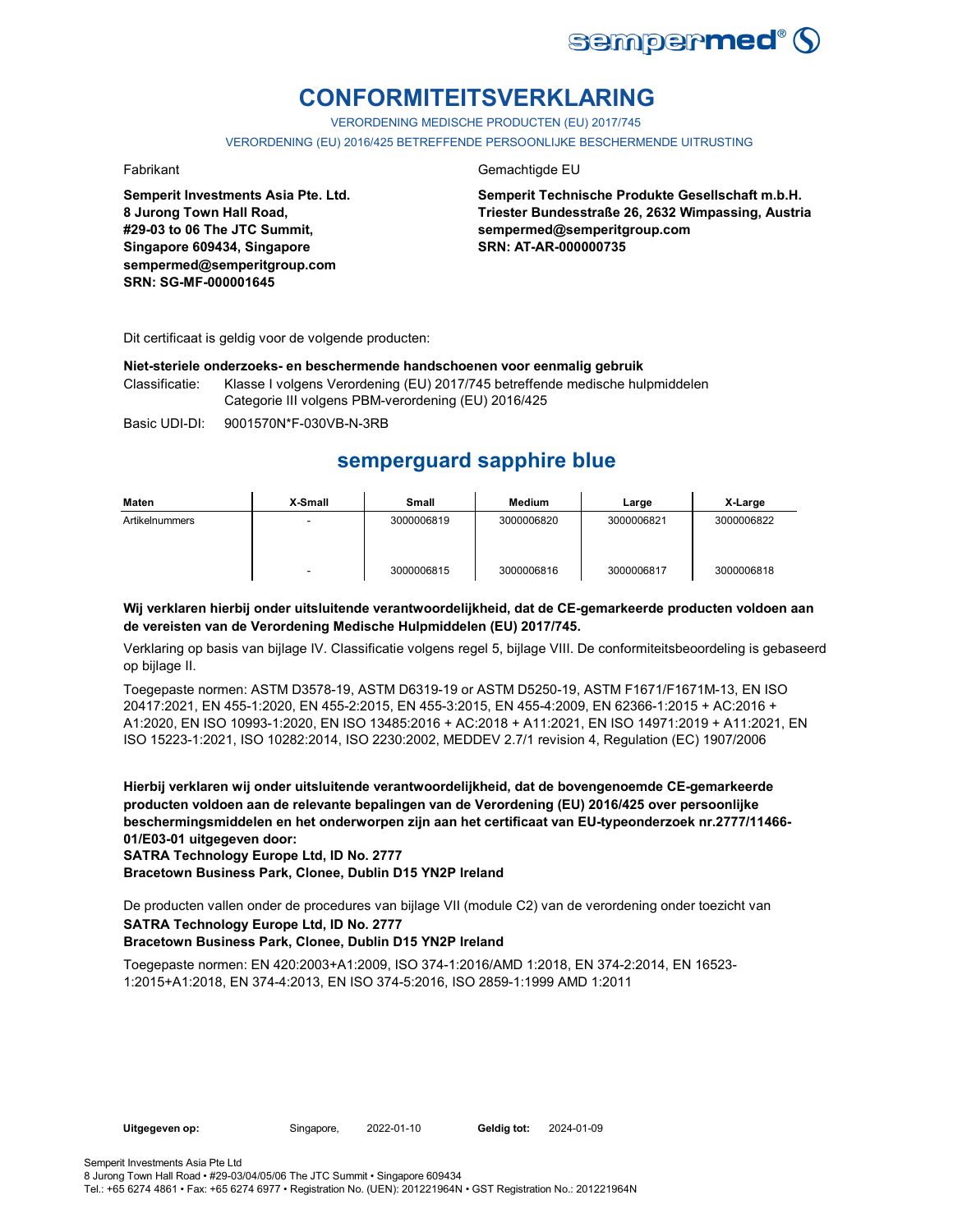

# **DECLARACIÓN DE CONFORMIDAD**

REGLAMENTO (UE) 2017/745 DE PRODUCTOS MEDICINALES REGLAMENTO (UE) 2016/425 PARA EQUIPAMIENTOS PERSONALES

**Semperit Investments Asia Pte. Ltd. 8 Jurong Town Hall Road, #29-03 to 06 The JTC Summit, Singapore 609434, Singapore sempermed@semperitgroup.com SRN: SG-MF-000001645**

#### Fabricante Representante de la UE

**Semperit Technische Produkte Gesellschaft m.b.H. Triester Bundesstraße 26, 2632 Wimpassing, Austria sempermed@semperitgroup.com SRN: AT-AR-000000735**

El presente certificado es válido para los siguientes productos:

#### **Guante de exploración y protección no estéril para un solo uso**

Clasificación: Clase I según el Reglamento de Productos Medicinales (EU) 2017/745 Categoría III según el Reglamento EPI (UE) 2016/425

Basic UDI-DI: 9001570N\*F-030VB-N-3RB

# **semperguard sapphire blue**

| Tamaños            | X-Small                  | Small      | Medium     | Large      | X-Large    |
|--------------------|--------------------------|------------|------------|------------|------------|
| Número de artículo | $\overline{\phantom{a}}$ | 3000006819 | 3000006820 | 3000006821 | 3000006822 |
|                    | $\overline{\phantom{0}}$ | 3000006815 | 3000006816 | 3000006817 | 3000006818 |

#### **Por la presente confirmamos bajo nuestra exclusiva responsabilidad que los productos con marcado CE cumplen con los requisitos del Reglamento (UE) 2017/745 sobre productos sanitarios.**

Declaración basada en el anexo IV. Clasificación según la norma 5 del anexo VIII. La evaluación de la conformidad se basa en el anexo II.

Normas aplicadas: ASTM D3578-19, ASTM D6319-19 or ASTM D5250-19, ASTM F1671/F1671M-13, EN ISO 20417:2021, EN 455-1:2020, EN 455-2:2015, EN 455-3:2015, EN 455-4:2009, EN 62366-1:2015 + AC:2016 + A1:2020, EN ISO 10993- 1:2020, EN ISO 13485:2016 + AC:2018 + A11:2021, EN ISO 14971:2019 + A11:2021, EN ISO 15223-1:2021, ISO 10282:2014, ISO 2230:2002, MEDDEV 2.7/1 revision 4, Regulation (EC) 1907/2006

#### **Por la presente confirmamos, bajo nuestra exclusiva responsabilidad, que los productos arriba mencionados con la marca CE cumplen con las disposiciones pertinentes del Reglamento (UE) 2016/425 para equipos de protección personal y están sujetos al Certificado de examen de tipo nº. 2777/11466-01/E03-01 expedido por:**

### **SATRA Technology Europe Ltd, ID No. 2777**

#### **Bracetown Business Park, Clonee, Dublin D15 YN2P Ireland**

Los productos están sujetos a los procedimientos establecidos en el anexo VII (módulo C2) del Reglamento bajo la supervisión de

#### **SATRA Technology Europe Ltd, ID No. 2777**

### **Bracetown Business Park, Clonee, Dublin D15 YN2P Ireland**

Normas aplicadas: EN 420:2003+A1:2009, ISO 374-1:2016/AMD 1:2018, EN 374-2:2014, EN 16523-1:2015+A1:2018, EN 374-4:2013, EN ISO 374-5:2016, ISO 2859-1:1999 AMD 1:2011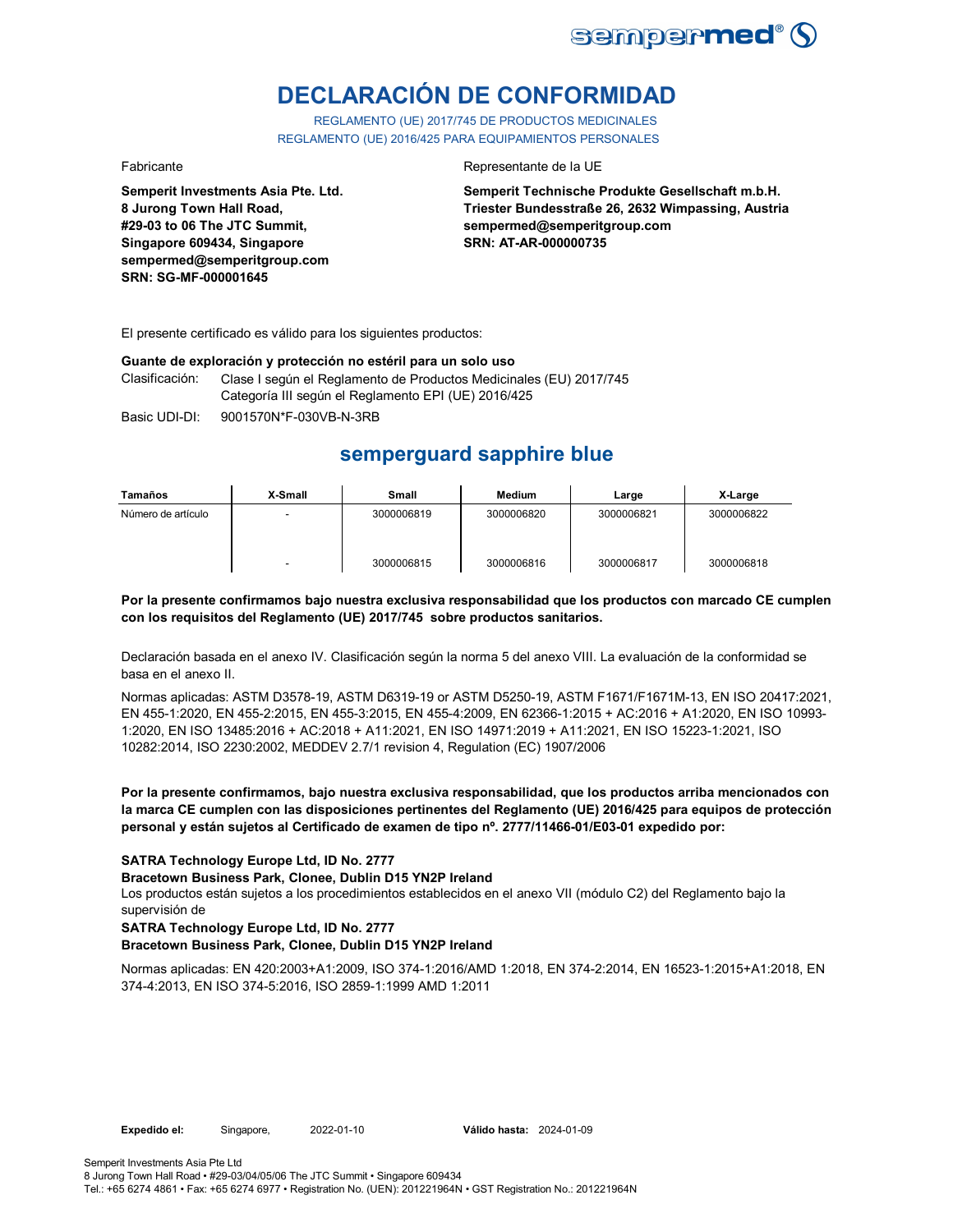

# **DECLARAÇÃO DE CONFORMIDADE**

REGULAMENTO (UE) 2017/745 SOBRE DISPOSITIVOS MÉDICOS REGULAMENTO (UE) 2016/425 SOBRE EQUIPAMENTO DE PROTEÇÃO INDIVIDUAL

**Semperit Investments Asia Pte. Ltd. 8 Jurong Town Hall Road, #29-03 to 06 The JTC Summit, Singapore 609434, Singapore sempermed@semperitgroup.com SRN: SG-MF-000001645**

#### Fabricante Representante da UE

**Semperit Technische Produkte Gesellschaft m.b.H. Triester Bundesstraße 26, 2632 Wimpassing, Austria sempermed@semperitgroup.com SRN: AT-AR-000000735**

Este certificado é válido para os seguintes produtos:

#### **Luva de exame e de proteção não estéril para uso único**

Classificação: Classe I de acordo com o regulamento de Dispositivos Médicos (UE) 2017/745 Categoria III de acordo com o regulamento EPI (UE) 2016/425

Basic UDI-DI: 9001570N\*F-030VB-N-3RB

# **semperguard sapphire blue**

| Tamanhos          | X-Small | <b>Small</b> | Medium     | Large      | X-Large    |
|-------------------|---------|--------------|------------|------------|------------|
| Números de artigo |         | 3000006819   | 3000006820 | 3000006821 | 3000006822 |
|                   | -       | 3000006815   | 3000006816 | 3000006817 | 3000006818 |

**Declaramos desta forma, sob a nossa exclusiva responsabilidade, que os produtos com a marca CE estão em conformidade com os requisitos da Regulamento de Dispositivos Médicos (UE) 2017/745 .**

Declaração baseada no Anexo IV. Classificação de acordo com a regra 5, Anexo VIII. Avaliação da conformidade com base no Anexo II.

Normas aplicadas: ASTM D3578-19, ASTM D6319-19 or ASTM D5250-19, ASTM F1671/F1671M-13, EN ISO 20417:2021, EN 455-1:2020, EN 455-2:2015, EN 455-3:2015, EN 455-4:2009, EN 62366-1:2015 + AC:2016 + A1:2020, EN ISO 10993- 1:2020, EN ISO 13485:2016 + AC:2018 + A11:2021, EN ISO 14971:2019 + A11:2021, EN ISO 15223-1:2021, ISO 10282:2014, ISO 2230:2002, MEDDEV 2.7/1 revision 4, Regulation (EC) 1907/2006

**Declaramos desta forma, sob a nossa exclusiva responsabilidade, que os produtos com a marca CE acima mencionados estão em conformidade com as disposições relevantes do regulamento (UE) 2016/425 para Equipamentos de Proteção Individual e são objeto do certificado de exame de tipo da UE n.º 2777/11466-01/E03-01 emitido por:**

**SATRA Technology Europe Ltd, ID No. 2777**

**Bracetown Business Park, Clonee, Dublin D15 YN2P Ireland**

**SATRA Technology Europe Ltd, ID No. 2777** Os produtos são objeto dos procedimentos previstos no anexo VII (módulo C2) do regulamento, sob a supervisão de

### **Bracetown Business Park, Clonee, Dublin D15 YN2P Ireland**

Normas aplicadas: EN 420:2003+A1:2009, ISO 374-1:2016/AMD 1:2018, EN 374-2:2014, EN 16523-1:2015+A1:2018, EN 374-4:2013, EN ISO 374-5:2016, ISO 2859-1:1999 AMD 1:2011

**Emitido em:** Singapore, 2022-01-10 **Válido até:** 2024-01-09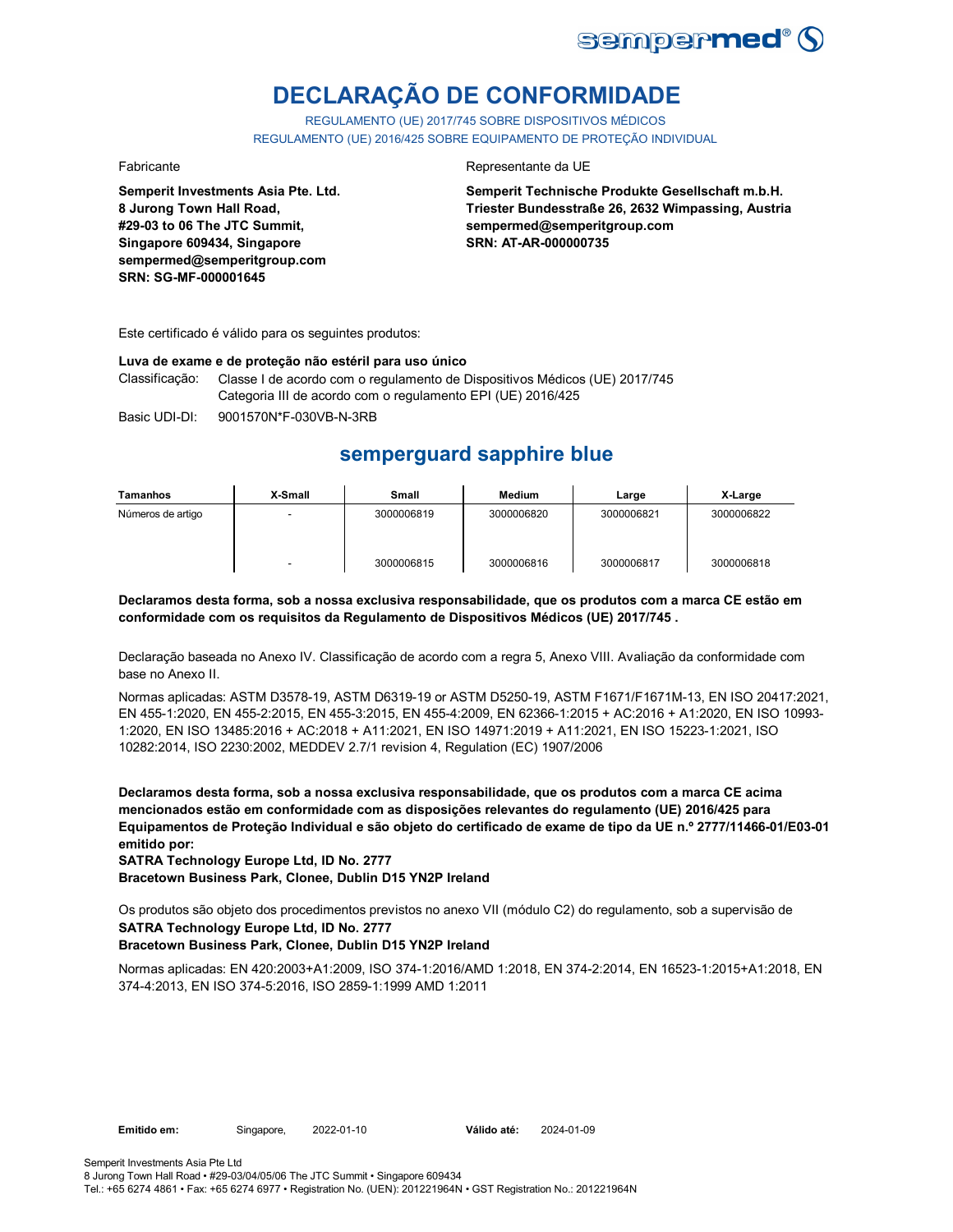

# **DEKLARATON OM ÖVERENSSTÄMMELSE**

FÖRORDNING (EU) 2017/745 MEDICINTEKNISKA PRODUKTER FÖRORDNING (EU) 2016/425 FÖR PERSONLIG SKYDDSUTRUSTNING

**Semperit Investments Asia Pte. Ltd. 8 Jurong Town Hall Road, #29-03 to 06 The JTC Summit, Singapore 609434, Singapore sempermed@semperitgroup.com SRN: SG-MF-000001645**

#### Tillverkare Behörig representant hos EU

**Semperit Technische Produkte Gesellschaft m.b.H. Triester Bundesstraße 26, 2632 Wimpassing, Austria sempermed@semperitgroup.com SRN: AT-AR-000000735**

Detta certifikat gäller följande produkt:

#### **Icke-steril inspektions- och skyddshandske för engångsanvändning**

Klassificering: Klass I enligt EU-förordning för medicintek-niska produkter (MD) (EU) 2017/745 Kategori III enligt EU-förordning för personlig skyddsutrustning (PPE) 2016/425

Basic UDI-DI: 9001570N\*F-030VB-N-3RB 9001570N\*F-030VB-N-3R

# **semperguard sapphire blue**

| Storlekar    | X-Small | <b>Small</b> | Medium     | Large      | X-Large    |
|--------------|---------|--------------|------------|------------|------------|
| Artikelkoder |         | 3000006819   | 3000006820 | 3000006821 | 3000006822 |
|              |         | 3000006815   | 3000006816 | 3000006817 | 3000006818 |

#### **Vi förklarar härmed under eget exklusivt ansvar att ovan beskrivna, CE-markerade produkt stämmer överens med erforderliga i förordning för medicinska produkter (EU) 2017/745.**

Förklaring på grundval av bilaga IV. Klassificering enligt regel 5, bilaga VIII. Bedömningen av överensstämmelse grundar sig på bilaga II.

Tillämpade standarder: ASTM D3578-19, ASTM D6319-19 or ASTM D5250-19, ASTM F1671/F1671M-13, EN ISO 20417:2021, EN 455-1:2020, EN 455-2:2015, EN 455-3:2015, EN 455-4:2009, EN 62366-1:2015 + AC:2016 + A1:2020, EN ISO 10993-1:2020, EN ISO 13485:2016 + AC:2018 + A11:2021, EN ISO 14971:2019 + A11:2021, EN ISO 15223-1:2021, ISO 10282:2014, ISO 2230:2002, MEDDEV 2.7/1 revision 4, Regulation (EC) 1907/2006

#### **Vi förklarar härmed under eget exklusivt ansvar att ovan beskrivna, CE-markerade produkt stämmer överens med tillämpliga bestämmelser i EU-förordningen 2016/425 för personlig skyddsutrustning och är identisk med den personliga skyddsutrustning som anges i EU-certifikat för typgranskning nummer2777/11466-01/E03-01 daterad av:**

### **SATRA Technology Europe Ltd, ID No. 2777**

**Bracetown Business Park, Clonee, Dublin D15 YN2P Ireland**

och är föremål för den procedur som beskrivs i Bilaga VII (Modul C2) till EU-förordningen 2016/425 under the supervision of under uppsikt av

#### **SATRA Technology Europe Ltd, ID No. 2777**

### **Bracetown Business Park, Clonee, Dublin D15 YN2P Ireland**

Tillämpade standarder: EN 420:2003+A1:2009, ISO 374-1:2016/AMD 1:2018, EN 374-2:2014, EN 16523-1:2015+A1:2018, EN 374-4:2013, EN ISO 374-5:2016, ISO 2859-1:1999 AMD 1:2011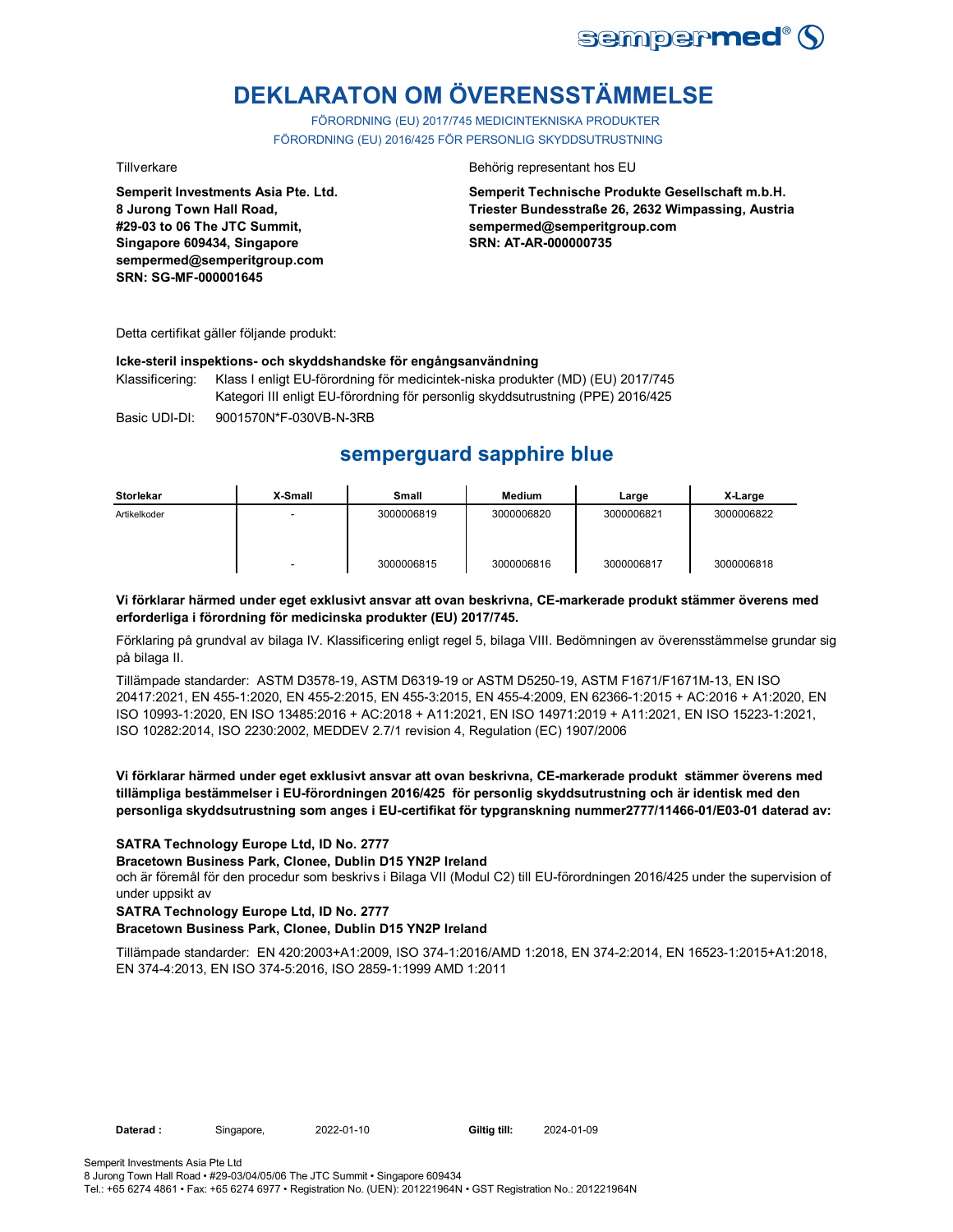

# **KONFORMITETSERKLÆRING**

FORORDNING (EU) 2017/745 OM MEDICINSK UDSTYR FORORDNING (EU) 2016/425 FOR PERSONLIGE VÆRNEMIDLER

**Semperit Investments Asia Pte. Ltd. 8 Jurong Town Hall Road, #29-03 to 06 The JTC Summit, Singapore 609434, Singapore sempermed@semperitgroup.com SRN: SG-MF-000001645**

#### Producent EU-befuldmægtigede

**Semperit Technische Produkte Gesellschaft m.b.H. Triester Bundesstraße 26, 2632 Wimpassing, Austria sempermed@semperitgroup.com SRN: AT-AR-000000735**

Dette certifikat er gyldigt for følgende produkter:

#### **Ikke-steril undersøgelses- og beskyttelseshandske til engangsbrug**

Klassificering: Klasse I jævnfør (EU) 2017/745 -forordningen for medicinsk udstyr Kategori III jævnfør PVM-forordningen (EU) 2016/425

Basic UDI-DI: 9001570N\*F-030VB-N-3RB

# **semperguard sapphire blue**

| Størrelser   | X-Small | Small      | Medium     | Large      | X-Large    |
|--------------|---------|------------|------------|------------|------------|
| Artikelnumre |         | 3000006819 | 3000006820 | 3000006821 | 3000006822 |
|              |         | 3000006815 | 3000006816 | 3000006817 | 3000006818 |

### **Vi bekræfter hermed under fuldt ansvar, at de ovenfor nævnte CE-mærkede produkter stemmer overens med de krav i forordningen for medicinsk udstyr (EU) 2017/745.**

Erklæring på grundlag af bilag IV. Klassificering i henhold til regel 5, bilag VIII. Overensstemmelsesvurderingen er baseret på bilag II.

Anvendte standarder: ASTM D3578-19, ASTM D6319-19 or ASTM D5250-19, ASTM F1671/F1671M-13, EN ISO 20417:2021, EN 455-1:2020, EN 455-2:2015, EN 455-3:2015, EN 455-4:2009, EN 62366-1:2015 + AC:2016 + A1:2020, EN ISO 10993-1:2020, EN ISO 13485:2016 + AC:2018 + A11:2021, EN ISO 14971:2019 + A11:2021, EN ISO 15223- 1:2021, ISO 10282:2014, ISO 2230:2002, MEDDEV 2.7/1 revision 4, Regulation (EC) 1907/2006

### **Vi bekræfter hermed under fuldt ansvar, at de ovenfor nævnte CE-mærkede produkter stemmer overens med med de afgørende bestemmelser i forordningen (EU) 2016/425 for personlige værnemidler, og er genstand for EUcertificering af typeafprøvning nr.2777/11466-01/E03-01 udstedt gennem:**

### **SATRA Technology Europe Ltd, ID No. 2777**

#### **Bracetown Business Park, Clonee, Dublin D15 YN2P Ireland**

Produkterne er genstand for procedurer jævnfør VII (modul C2) i forordningen med opsyn af

**SATRA Technology Europe Ltd, ID No. 2777**

### **Bracetown Business Park, Clonee, Dublin D15 YN2P Ireland**

Anvendte standarder: EN 420:2003+A1:2009, ISO 374-1:2016/AMD 1:2018, EN 374-2:2014, EN 16523-1:2015+A1:2018, EN 374-4:2013, EN ISO 374-5:2016, ISO 2859-1:1999 AMD 1:2011

**Udstedt den:** Singapore, 2022-01-10 **Gyldig til:** 2024-01-09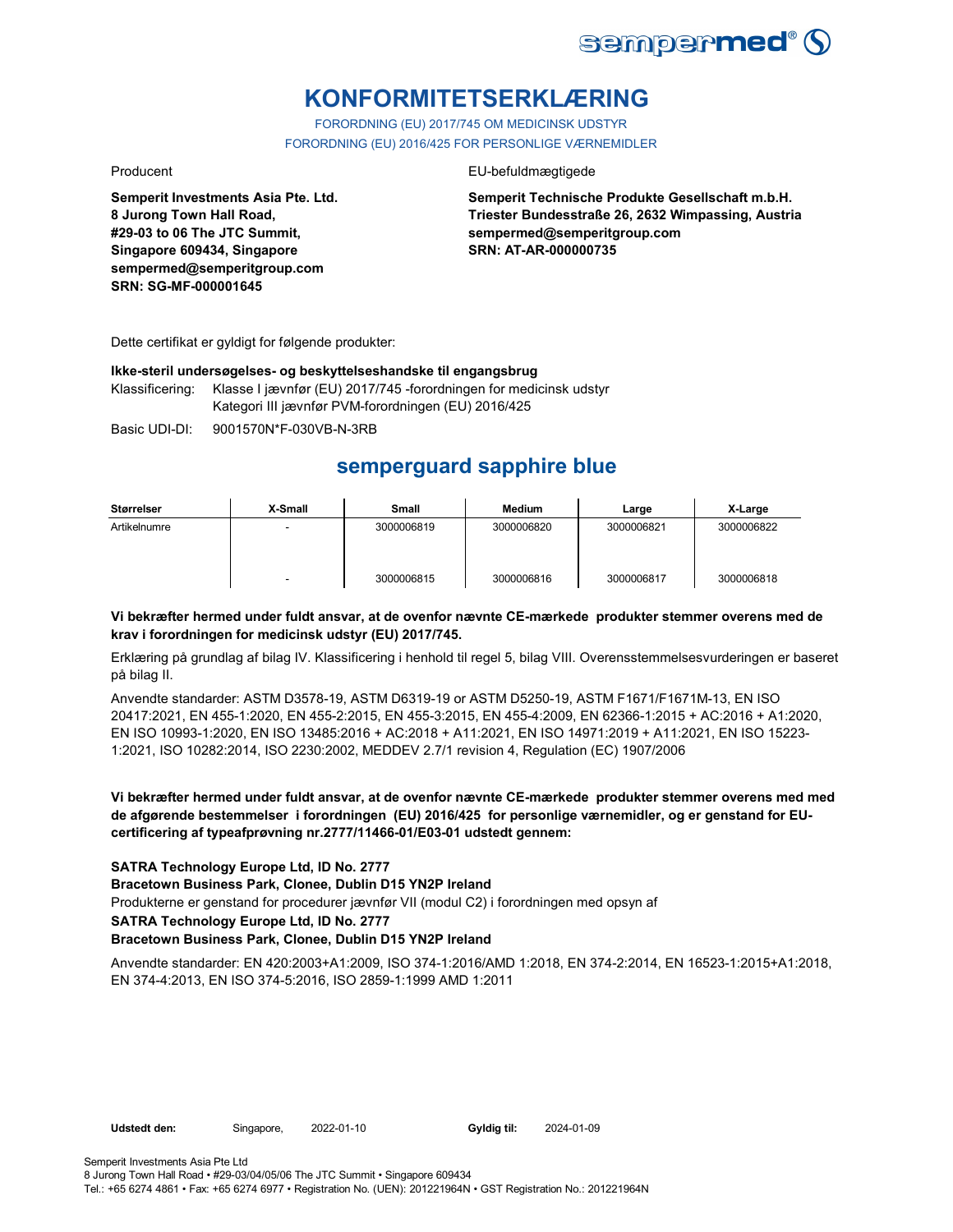

# **KONFORMITETSERKLÆRING**

FORORDNING FOR MEDISINSK UTSTYR (EU) 2017/745 FORORDNING (EU) 2016/425 OM PERSONLIG VERNEUTSTYR

**Semperit Investments Asia Pte. Ltd. 8 Jurong Town Hall Road, #29-03 to 06 The JTC Summit, Singapore 609434, Singapore sempermed@semperitgroup.com SRN: SG-MF-000001645**

#### Produsent **Autorisert representant i EU**

**Semperit Technische Produkte Gesellschaft m.b.H. Triester Bundesstraße 26, 2632 Wimpassing, Austria sempermed@semperitgroup.com SRN: AT-AR-000000735**

Dette sertifikatet er gyldig for følgende produkter:

#### **Ikke-steril undersøkelses- og beskyttelseshanske for engangsbruk**

Klassifisering: Klasse I i henhold til forordning for medisinsk utstyr (EU) 2017/745 Kategori III i henhold til PVU-forordningen (EU) nr. 2016/425

Basic UDI-DI: 9001570N\*F-030VB-N-3RB

# **semperguard sapphire blue**

| Størrelser    | X-Small | <b>Small</b> | Medium     | Large      | X-Large    |
|---------------|---------|--------------|------------|------------|------------|
| Artikkelnumre | -       | 3000006819   | 3000006820 | 3000006821 | 3000006822 |
|               |         | 3000006815   | 3000006816 | 3000006817 | 3000006818 |

### **Vi erklærer herved under eneansvar at det CE-merkede produktet oppfyller de kravene i Uredbet for medisinsk utstyr (EU) 2017/745.**

Erklæring basert på vedlegg IV. Klassifisering i henhold til regel nr. 5, vedlegg VIII. Samsvarsvurderingen er basert på vedlegg II.

Relevante standarder: ASTM D3578-19, ASTM D6319-19 or ASTM D5250-19, ASTM F1671/F1671M-13, EN ISO 20417:2021, EN 455-1:2020, EN 455-2:2015, EN 455-3:2015, EN 455-4:2009, EN 62366-1:2015 + AC:2016 + A1:2020, EN ISO 10993-1:2020, EN ISO 13485:2016 + AC:2018 + A11:2021, EN ISO 14971:2019 + A11:2021, EN ISO 15223- 1:2021, ISO 10282:2014, ISO 2230:2002, MEDDEV 2.7/1 revision 4, Regulation (EC) 1907/2006

**Vi erklærer herved under eneansvar at det CE-merkede produktet som er nevnt ovenfor oppfyller de relevante bestemmelsene i Forordning (EU) nr. 2016/425 om personlig verneutstyr og er gjenstand for EUtypeprøvesertifikat nr. 2777/11466-01/E03-01 utstedt av:**

**SATRA Technology Europe Ltd, ID No. 2777**

**Bracetown Business Park, Clonee, Dublin D15 YN2P Ireland**

Produktet er gjenstand for prosedyren som er beskrevet i Vedlegg VII (Modul C2) i Forordning nr. 2016/425 under tilsyn av

### **SATRA Technology Europe Ltd, ID No. 2777**

### **Bracetown Business Park, Clonee, Dublin D15 YN2P Ireland**

Relevante standarder: EN 420:2003+A1:2009, ISO 374-1:2016/AMD 1:2018, EN 374-2:2014, EN 16523-1:2015+A1:2018, EN 374-4:2013, EN ISO 374-5:2016, ISO 2859-1:1999 AMD 1:2011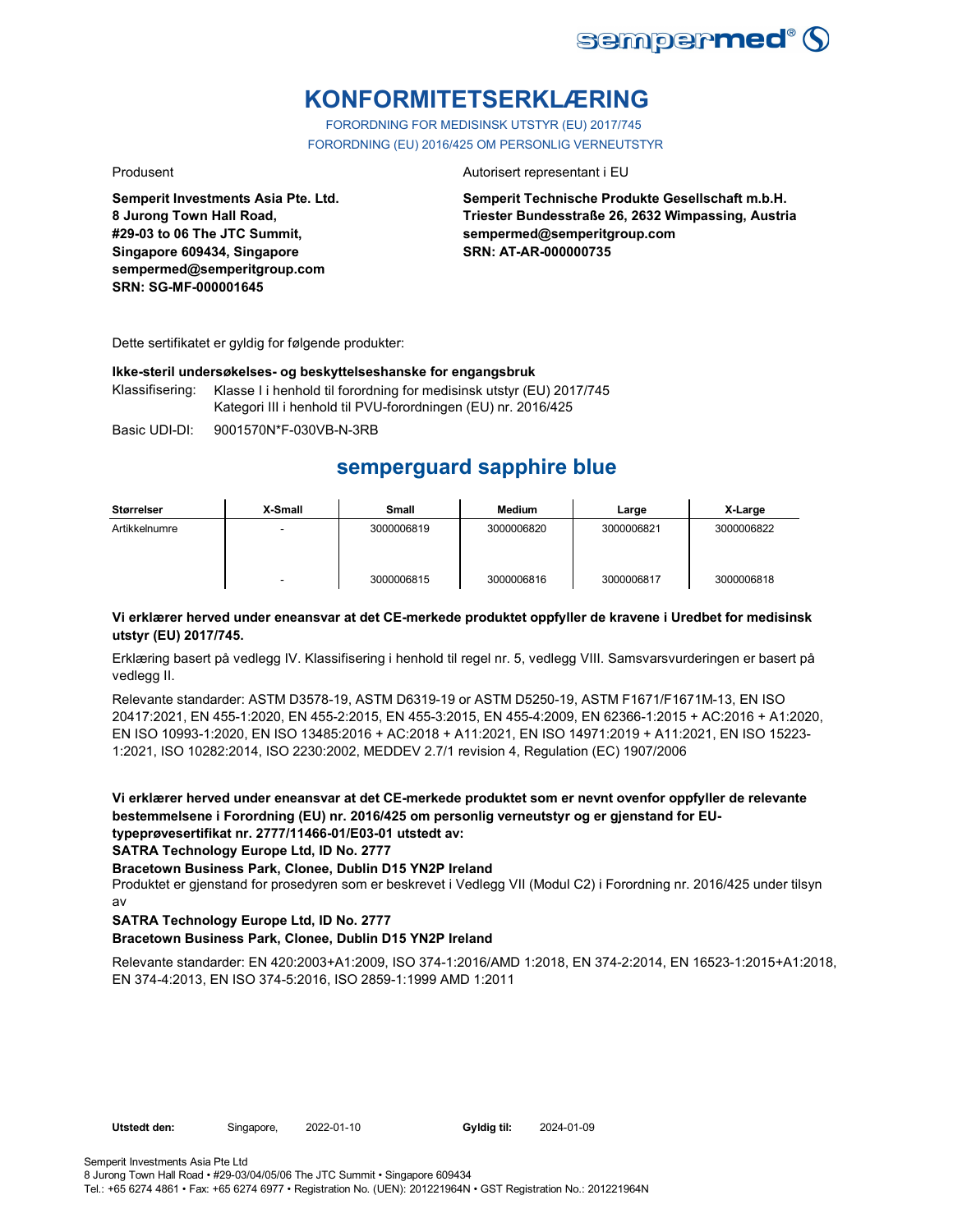

# **VAATIMUSTENMUKAISUUSVAKUUTUS**

LÄÄKINNÄLLISIÄ LAITTEITA KOSKEVA ASETUS (EU) 2017/745 HENKILÖNSUOJAIMISTA ANNETTU ASETUS (EU) 2016/425

**Semperit Investments Asia Pte. Ltd. 8 Jurong Town Hall Road, #29-03 to 06 The JTC Summit, Singapore 609434, Singapore sempermed@semperitgroup.com SRN: SG-MF-000001645**

Valmistaja EU:n valtuutettu edustaja

**Semperit Technische Produkte Gesellschaft m.b.H. Triester Bundesstraße 26, 2632 Wimpassing, Austria sempermed@semperitgroup.com SRN: AT-AR-000000735**

Tämä sertifikaatti koskee seuraavia tuotteita:

#### **Kertakäyttöinen ei-steriili tutkimus- ja suojakäsine**

Luokitus: Luokka I lääkinnällisiä laitteita koskevan asetuksen (EU) 2017/745 mukaisesti Luokka III henkilönsuojaimista annetun asetuksen (EU) 2016/425 mukaisesti

Basic UDI-DI: 9001570N\*F-030VB-N-3RB

# **semperguard sapphire blue**

| Koot         | X-Small | Small      | <b>Medium</b> | Large      | X-Large    |
|--------------|---------|------------|---------------|------------|------------|
| Tuotenumerot | -       | 3000006819 | 3000006820    | 3000006821 | 3000006822 |
|              | -       | 3000006815 | 3000006816    | 3000006817 | 3000006818 |

### **Täten vahvistamme yksinomaisella vastuullamme, että CE-merkityt tuotteet vastaavat lääkinnällisiä laitteita koskevan asetuksen (EU) 2017/745 mukaisia vaatimuksia.**

Liitteeseen IV perustuva julistus. Luokitus liitteen VIII 5 säännön mukaisesti. Vaatimustenmukaisuuden arviointi perustuu liitteeseen II.

Sovelletut standardit: ASTM D3578-19, ASTM D6319-19 or ASTM D5250-19, ASTM F1671/F1671M-13, EN ISO 20417:2021, EN 455-1:2020, EN 455-2:2015, EN 455-3:2015, EN 455-4:2009, EN 62366-1:2015 + AC:2016 + A1:2020, EN ISO 10993-1:2020, EN ISO 13485:2016 + AC:2018 + A11:2021, EN ISO 14971:2019 + A11:2021, EN ISO 15223-1:2021, ISO 10282:2014, ISO 2230:2002, MEDDEV 2.7/1 revision 4, Regulation (EC) 1907/2006

**Täten vahvistamme yksinomaisella vastuullamme, että yllä mainitut CE-merkityt tuotteet vastaavat henkilönsuojaimista annetun asetuksen (EU) 2016/425 mukaisia perustavanlaatuisia vaatimuksia ja niihin sovelletaan EU:n tyyppitarkastustodistusta nro 2777/11466-01/E03-01 laadittu :**

**SATRA Technology Europe Ltd, ID No. 2777**

**Bracetown Business Park, Clonee, Dublin D15 YN2P Ireland**

Tuotteet ovat asetuksen liitteen VII (moduuli C2) mukaisen menettelyn kohteena, valvonnan suorittaa

**SATRA Technology Europe Ltd, ID No. 2777**

### **Bracetown Business Park, Clonee, Dublin D15 YN2P Ireland**

Sovelletut standardit: EN 420:2003+A1:2009, ISO 374-1:2016/AMD 1:2018, EN 374-2:2014, EN 16523-1:2015+A1:2018, EN 374-4:2013, EN ISO 374-5:2016, ISO 2859-1:1999 AMD 1:2011

| Laadittu :<br>Singapore, |
|--------------------------|
|--------------------------|

**Laadittu :** Singapore, 2022-01-10 **Voimassa (asti):** 2024-01-09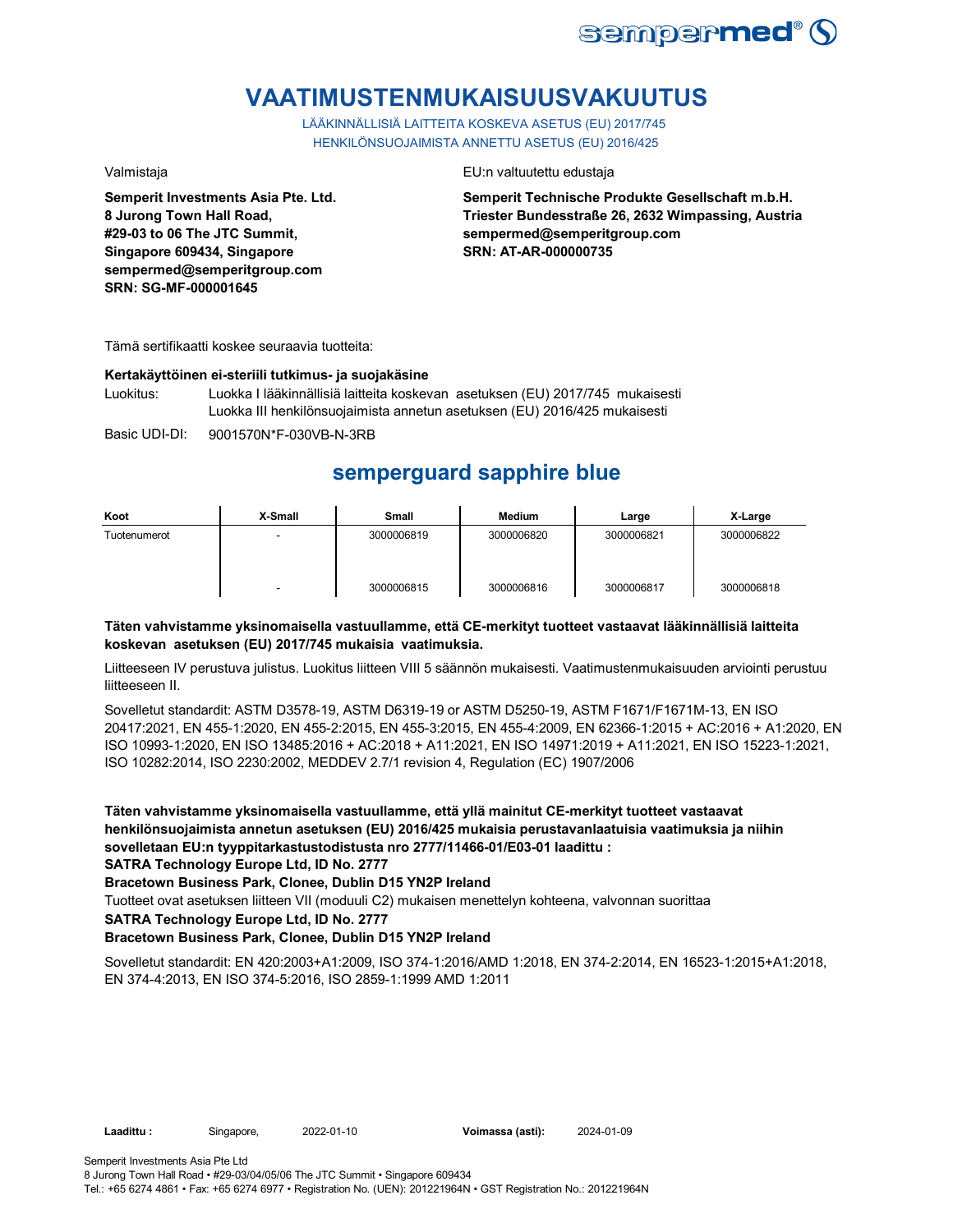

# **ATITIKTIES DEKLARACIJA**

REGLAMENTAS DĖL MEDICINOS PRIETAISŲ (ES) 2017/745 REGLAMENTAS (ES) 2016/425 DĖL ASMENINIŲ APSAUGOS PRIEMONIŲ

**Semperit Investments Asia Pte. Ltd. 8 Jurong Town Hall Road, #29-03 to 06 The JTC Summit, Singapore 609434, Singapore sempermed@semperitgroup.com SRN: SG-MF-000001645**

### Gamintojas ES įgaliotas asmuo

**Semperit Technische Produkte Gesellschaft m.b.H. Triester Bundesstraße 26, 2632 Wimpassing, Austria sempermed@semperitgroup.com SRN: AT-AR-000000735**

Šis sertifikatas galioja toliau nurodytiems produktams:

#### **Nesterilios vienkartinio naudojimo apžiūros ir apsauginės pirštinės**

- Klasifikacija: I klasė pagal reglamentą dėl medicinos prietaisų (ES) 2017/745 III kategorija pagal reglamentą (ES) 2016/425 dėl asmeninių apsaugos priemonių
- Basic UDI-DI: 9001570N\*F-030VB-N-3RB

# **semperguard sapphire blue**

| Dydžiai         | X-Small | Small      | Medium     | Large      | X-Large    |
|-----------------|---------|------------|------------|------------|------------|
| Prekiu numeriai | -       | 3000006819 | 3000006820 | 3000006821 | 3000006822 |
|                 |         | 3000006815 | 3000006816 | 3000006817 | 3000006818 |

### **Prisiimdami visą atsakomybę šiuo dokumentu patvirtiname, kad CE paženklinti produktai atitinka reglamentą dėl medicinos prietaisų (ES) 2017/745 reikalavimus.**

Deklaracija, pagrįsta IV priedu. Klasifikavimas pagal VIII priedo 5 taisyklę. Atitikties įvertinimas pagal II priedą.

Taikomi standartai: ASTM D3578-19, ASTM D6319-19 or ASTM D5250-19, ASTM F1671/F1671M-13, EN ISO 20417:2021, EN 455-1:2020, EN 455-2:2015, EN 455-3:2015, EN 455-4:2009, EN 62366-1:2015 + AC:2016 + A1:2020, EN ISO 10993-1:2020, EN ISO 13485:2016 + AC:2018 + A11:2021, EN ISO 14971:2019 + A11:2021, EN ISO 15223-1:2021, ISO 10282:2014, ISO 2230:2002, MEDDEV 2.7/1 revision 4, Regulation (EC) 1907/2006

**Prisiimdami visą atsakomybę, šiuo dokumentu patvirtiname, kad anksčiau paminėti CE paženklinti produktai atitinka svarbiausius reglamentą dėl asmeninių apsaugos priemonių (ES) 2016/425 reikalavimus ir yra ES tipo tyrimo sertifikato Nr. objektas. 2777/11466-01/E03-01 išduota :**

### **SATRA Technology Europe Ltd, ID No. 2777**

**Bracetown Business Park, Clonee, Dublin D15 YN2P Ireland**

Produktai yra metodo objektas pagal reglamentą VII priedą (modulis C2) prižiūrint

**SATRA Technology Europe Ltd, ID No. 2777**

### **Bracetown Business Park, Clonee, Dublin D15 YN2P Ireland**

Taikomi standartai: EN 420:2003+A1:2009, ISO 374-1:2016/AMD 1:2018, EN 374-2:2014, EN 16523-1:2015+A1:2018, EN 374- 4:2013, EN ISO 374-5:2016, ISO 2859-1:1999 AMD 1:2011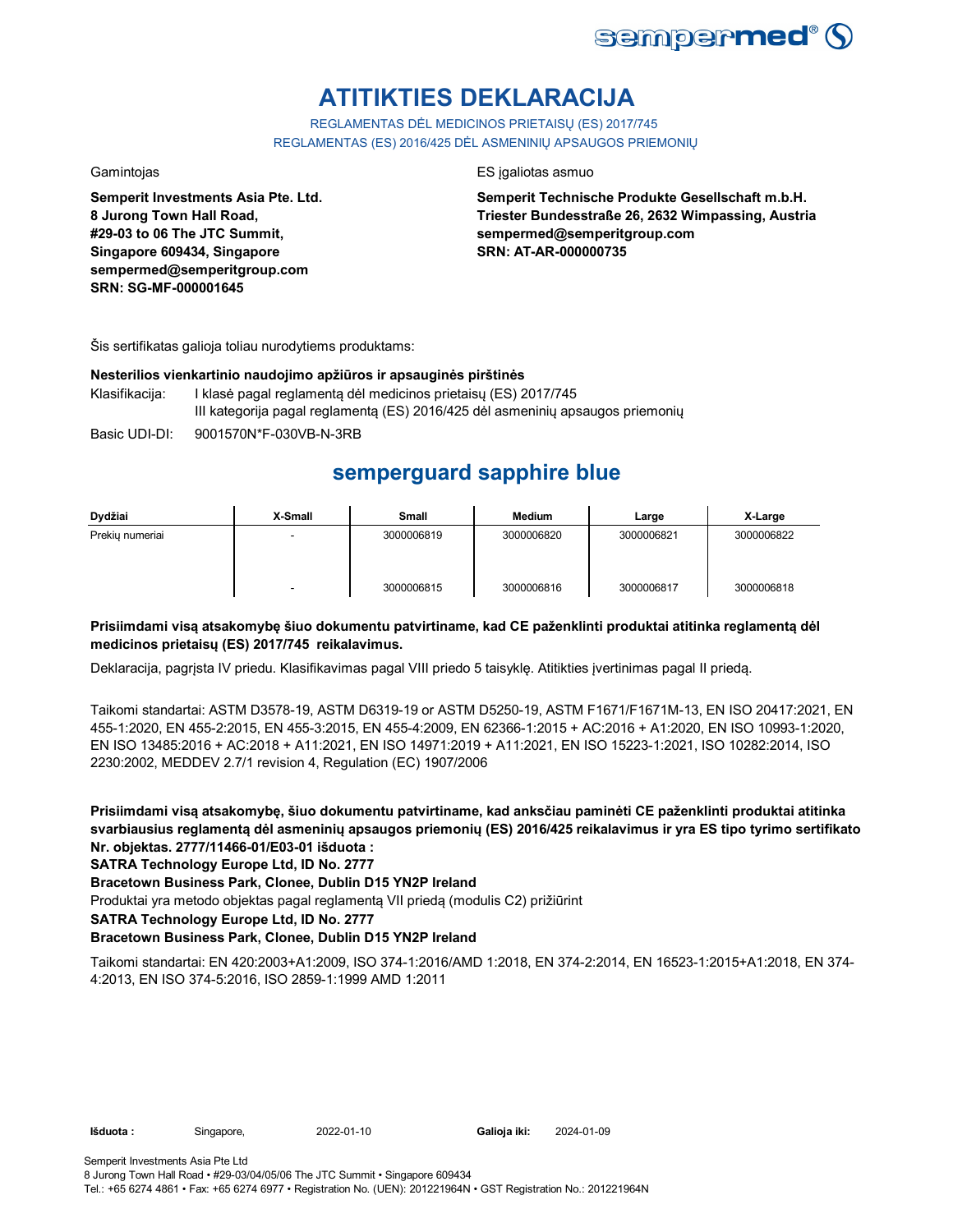

# **ATBILSTĪBAS DEKLARĀCIJA**

MEDICĪNAS IERĪČU REGULA (ES) 2017/745

REGULA (ES) 2016/425 PAR INDIVIDUĀLAJIEM AIZSARDZĪBAS LĪDZEKLIEM

Likumīgais ražotājs **Pilnvarotais pārstāvis ES** 

**Semperit Investments Asia Pte. Ltd. 8 Jurong Town Hall Road, #29-03 to 06 The JTC Summit, Singapore 609434, Singapore sempermed@semperitgroup.com SRN: SG-MF-000001645**

**Semperit Technische Produkte Gesellschaft m.b.H. Triester Bundesstraße 26, 2632 Wimpassing, Austria sempermed@semperitgroup.com SRN: AT-AR-000000735**

Šis sertifikāts ir derīgs šādam produktam:

#### **Nesterili izmeklēšanas aizsargcimdi vienreizējai lietošanai**

Klasifikācija: I klase saskaņā ar medicīnas ierīču Regulu (ES) 2017/745 III kategorija saskaņā ar IAL Regulu (ES) 2016/425

Basic UDI-DI: 9001570N\*F-030VB-N-3RB

# **semperguard sapphire blue**

| Izmēri          | X-Small | <b>Small</b> | Medium     | Large      | X-Large    |
|-----------------|---------|--------------|------------|------------|------------|
| Artikula numurs | -       | 3000006819   | 3000006820 | 3000006821 | 3000006822 |
|                 | -       | 3000006815   | 3000006816 | 3000006817 | 3000006818 |

### **Ar šo mēs apliecinām, ka iepriekš aprakstītais produkts ar CE marķējumu atbilst medicīnas ierīču (ES) 2017/745 regulas prasībām.**

Deklarācija, pamatojoties uz IV pielikumu. Klasifikācija saskaņā ar VIII pielikuma 5. noteikumu. Atbilstības novērtēšanas pamatā ir II pielikums.

Piemērotie standarti: ASTM D3578-19, ASTM D6319-19 or ASTM D5250-19, ASTM F1671/F1671M-13, EN ISO 20417:2021, EN 455-1:2020, EN 455-2:2015, EN 455-3:2015, EN 455-4:2009, EN 62366-1:2015 + AC:2016 + A1:2020, EN ISO 10993-1:2020, EN ISO 13485:2016 + AC:2018 + A11:2021, EN ISO 14971:2019 + A11:2021, EN ISO 15223- 1:2021, ISO 10282:2014, ISO 2230:2002, MEDDEV 2.7/1 revision 4, Regulation (EC) 1907/2006

**Ar šo mēs apliecinām, ka iepriekš aprakstītais produkts ar CE marķējumu atbilst Regulas (ES) 2016/425 par individuālajiem aizsardzības līdzekļiem piemērojamajiem noteikumiem un ir identisks individuālajiem aizsardzības līdzekļiem, uz kuriem attiecas ES tipa pārbaudes sertifikāts Nr. 2777/11466-01/E03-01 izdots :**

### **SATRA Technology Europe Ltd, ID No. 2777**

**Bracetown Business Park, Clonee, Dublin D15 YN2P Ireland**

un uz to attiecas Regulas (ES) 2016/425 VII pielikumā (C2 modulis) noteiktā procedūra

**SATRA Technology Europe Ltd, ID No. 2777**

#### **Bracetown Business Park, Clonee, Dublin D15 YN2P Ireland**

Piemērotie standarti: EN 420:2003+A1:2009, ISO 374-1:2016/AMD 1:2018, EN 374-2:2014, EN 16523-1:2015+A1:2018, EN 374-4:2013, EN ISO 374-5:2016, ISO 2859-1:1999 AMD 1:2011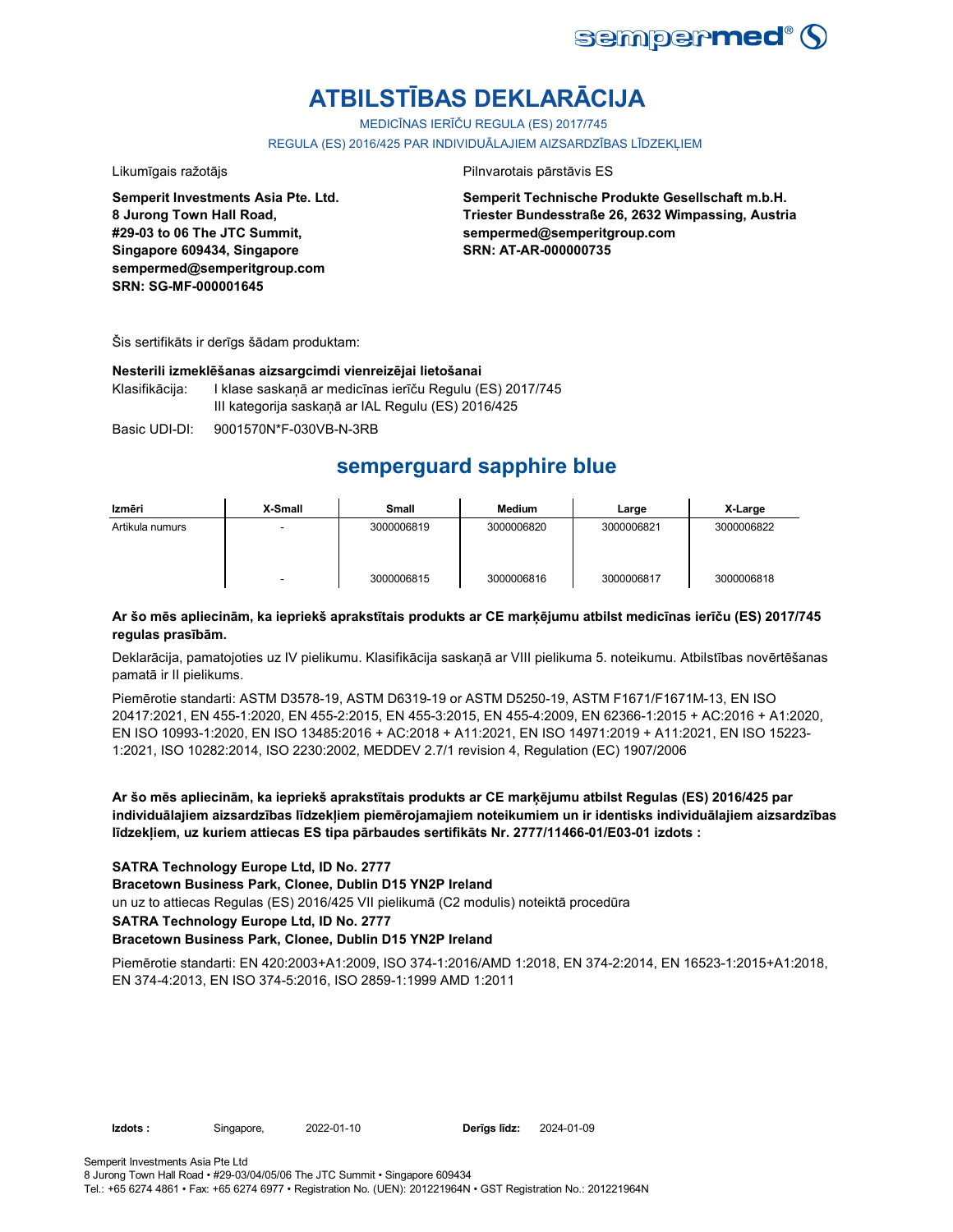

# **VASTAVUSDEKLARATSIOON**

MEDITSIINITOODETE MÄÄRUS (EL) 2017/745 ISIKUKAITSEVAHENDITE MÄÄRUS (EL) 2016/425

**Semperit Investments Asia Pte. Ltd. 8 Jurong Town Hall Road, #29-03 to 06 The JTC Summit, Singapore 609434, Singapore sempermed@semperitgroup.com SRN: SG-MF-000001645**

Tootja Volitatud esindaja EL-is

**Semperit Technische Produkte Gesellschaft m.b.H. Triester Bundesstraße 26, 2632 Wimpassing, Austria sempermed@semperitgroup.com SRN: AT-AR-000000735**

See sertifikaat kehtib järgmistele toodetele:

#### **Mittesteriilne läbivaatus- ja kaitsekinnas ühekordseks kasutuseks**

Klassifikatsioon: I klass kooskõlas meditsiinitoodete määrusega (EU) 2017/745 III kategooria kooskõlas isikukaitsevahendite määrusega (EL) 2016/425

Basic UDI-DI: 9001570N\*F-030VB-N-3RB

# **semperguard sapphire blue**

| Suurused     | X-Small                  | <b>Small</b> | Medium     | Large      | X-Large    |
|--------------|--------------------------|--------------|------------|------------|------------|
| Tootenumbrid | -                        | 3000006819   | 3000006820 | 3000006821 | 3000006822 |
|              | $\overline{\phantom{0}}$ | 3000006815   | 3000006816 | 3000006817 | 3000006818 |

### **Kinnitame oma ainuvastutusel, et CE-märgisega tooted on kooskõlas meditsiinitoodete määruse (EU) 2017/745 nõuetega.**

Deklaratsioon põhineb IV lisal. Klassifikatsioon kooskõlas VIII lisa 5. reegliga. Vastavushindamine põhineb II lisal.

Kohaldatud normid: ASTM D3578-19, ASTM D6319-19 or ASTM D5250-19, ASTM F1671/F1671M-13, EN ISO 20417:2021, EN 455-1:2020, EN 455-2:2015, EN 455-3:2015, EN 455-4:2009, EN 62366-1:2015 + AC:2016 + A1:2020, EN ISO 10993- 1:2020, EN ISO 13485:2016 + AC:2018 + A11:2021, EN ISO 14971:2019 + A11:2021, EN ISO 15223-1:2021, ISO 10282:2014, ISO 2230:2002, MEDDEV 2.7/1 revision 4, Regulation (EC) 1907/2006

**Kinnitame oma ainuvastutusel, et eespool nimetatud CE-märgistusega tooted on kooskõlas isikukaitsevahendite määruse (EL) 2016/425 põhisätetega ning on identsed isikukaitsevahenditega, mille kohta on välja antud EÜ tüübihindamistõend nr2777/11466-01/E03-01 välja :**

### **SATRA Technology Europe Ltd, ID No. 2777**

**Bracetown Business Park, Clonee, Dublin D15 YN2P Ireland**

Toodetele kohaldub määruse VII lisa (moodul C2) menetlus, mille üle teostab järelevalvet

**SATRA Technology Europe Ltd, ID No. 2777**

#### **Bracetown Business Park, Clonee, Dublin D15 YN2P Ireland**

Kohaldatud normid: EN 420:2003+A1:2009, ISO 374-1:2016/AMD 1:2018, EN 374-2:2014, EN 16523-1:2015+A1:2018, EN 374-4:2013, EN ISO 374-5:2016, ISO 2859-1:1999 AMD 1:2011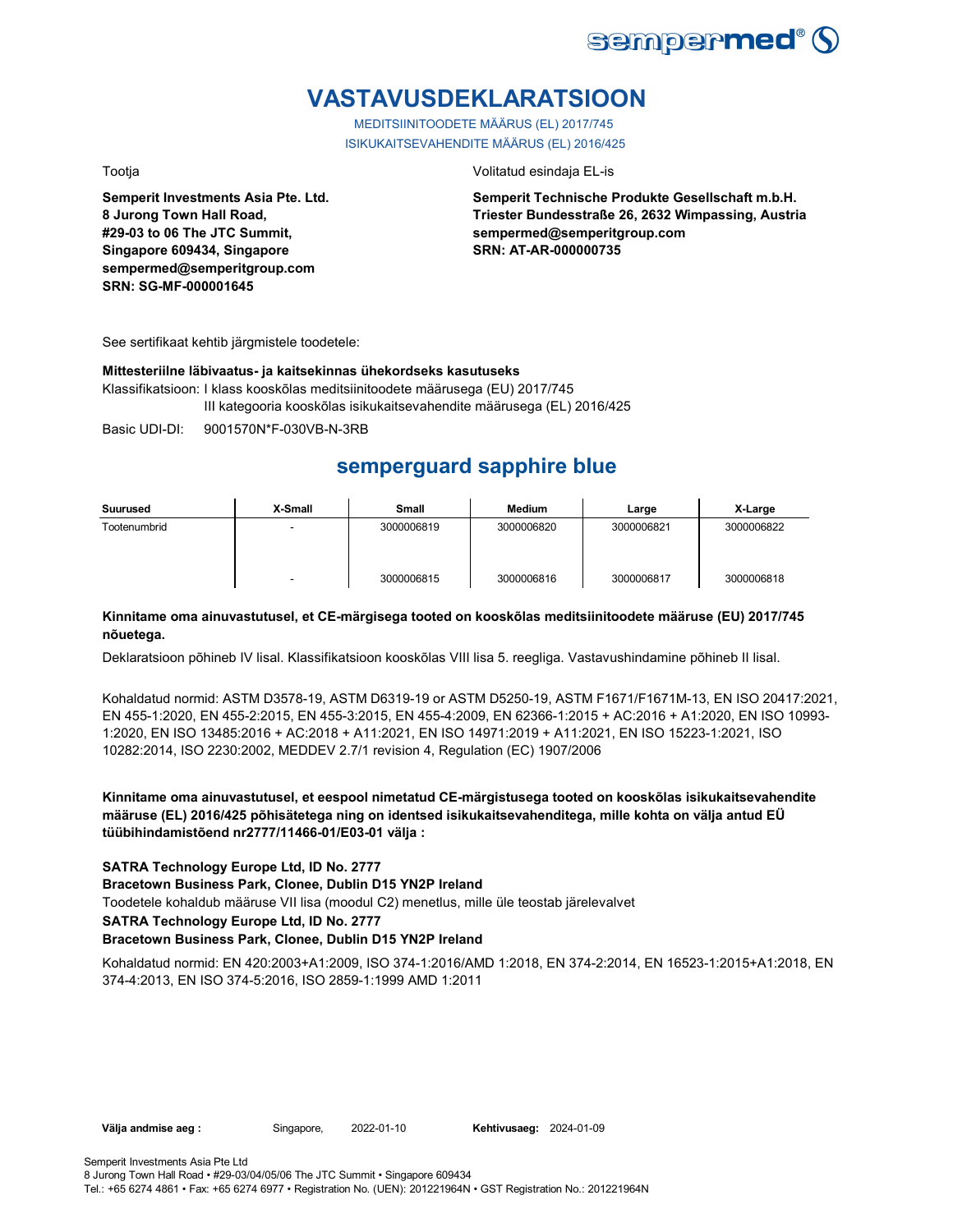

# **PROHLÁŠENÍ O SHODĚ**

NAŘÍZENÍ O ZDRAVOTNICKÝCH PROSTŘEDCÍCH (EU) 2017/745 NAŘÍZENÍ (EU) 2016/425 PRO OSOBNÍ OCHRANNÉ PROSTŘEDKY

**Semperit Investments Asia Pte. Ltd. 8 Jurong Town Hall Road, #29-03 to 06 The JTC Summit, Singapore 609434, Singapore sempermed@semperitgroup.com SRN: SG-MF-000001645**

Výrobce EU zplnomocněný zástupce

**Semperit Technische Produkte Gesellschaft m.b.H. Triester Bundesstraße 26, 2632 Wimpassing, Austria sempermed@semperitgroup.com SRN: AT-AR-000000735**

Tento certifikát je platný pro následující produkty:

#### **Nesterilní vyšetřovací a ochranné rukavice pro jednorázové použití**

Klasifikace Třída I podle nařízení o zdravotnických prostředcích (EU) 2017/745 Kategorie III podle nařízení o OOP (EU) 2016/425

Basic UDI-DI: 9001570N\*F-030VB-N-3RB

## **semperguard sapphire blue**

| Velikosti      | X-Small | Small      | <b>Medium</b> | Large      | X-Large    |
|----------------|---------|------------|---------------|------------|------------|
| Číslo produktu | -       | 3000006819 | 3000006820    | 3000006821 | 3000006822 |
|                |         | 3000006815 | 3000006816    | 3000006817 | 3000006818 |

### **Tímto potvrzujeme s výlučnou odpovědností, že produkty označené CE souhlasí se požadavky nařízení o zdravotnických prostředcích (EU) 2017/745.**

Prohlášení na základě přílohy IV. Klasifikace podle pravidla 5 přílohy VIII. Posouzení shody je založeno na příloze II.

Použité normy: ASTM D3578-19, ASTM D6319-19 or ASTM D5250-19, ASTM F1671/F1671M-13, EN ISO 20417:2021, EN 455-1:2020, EN 455-2:2015, EN 455-3:2015, EN 455-4:2009, EN 62366-1:2015 + AC:2016 + A1:2020, EN ISO 10993- 1:2020, EN ISO 13485:2016 + AC:2018 + A11:2021, EN ISO 14971:2019 + A11:2021, EN ISO 15223-1:2021, ISO 10282:2014, ISO 2230:2002, MEDDEV 2.7/1 revision 4, Regulation (EC) 1907/2006

**Tímto potvrzujeme s výlučnou odpovědností, že výše uvedené produkty označené jako CE souhlasí s příslušnými ustanoveními nařízení (EU) 2016/425 pro Osobní ochranné prostředky a jsou předmětem přezkoušení EU č.2777/11466-01/E03-01 vystaveno :**

**SATRA Technology Europe Ltd, ID No. 2777**

**Bracetown Business Park, Clonee, Dublin D15 YN2P Ireland**

Produkty jsou předmětem procesu podle dodatku VII (moduly, C2) nařízení pod dohledem

**SATRA Technology Europe Ltd, ID No. 2777**

### **Bracetown Business Park, Clonee, Dublin D15 YN2P Ireland**

Použité normy: EN 420:2003+A1:2009, ISO 374-1:2016/AMD 1:2018, EN 374-2:2014, EN 16523-1:2015+A1:2018, EN 374- 4:2013, EN ISO 374-5:2016, ISO 2859-1:1999 AMD 1:2011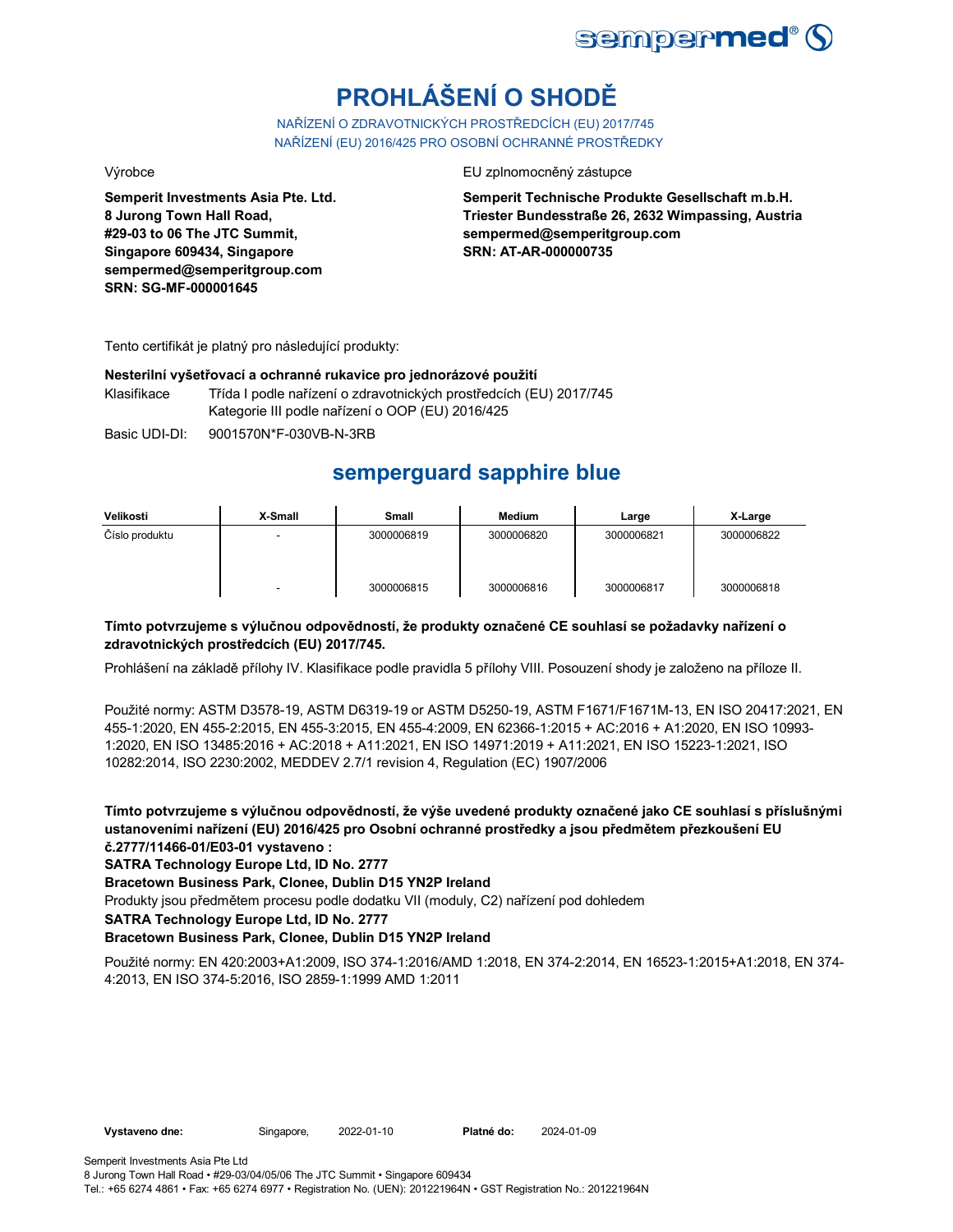

# **VYHLÁSENIE O ZHODE**

NARIADENIE (EU) 2017/745 O ZDRAVOTNÍCKYCH POMÔCKACH NARIADENIE (EÚ) 2016/425 O OSOBNÝCH OCHRANNÝCH PROSTRIEDKOCH

**Semperit Investments Asia Pte. Ltd. 8 Jurong Town Hall Road, #29-03 to 06 The JTC Summit, Singapore 609434, Singapore sempermed@semperitgroup.com SRN: SG-MF-000001645**

#### Výrobca Splnomocnenec pre EÚ

**Semperit Technische Produkte Gesellschaft m.b.H. Triester Bundesstraße 26, 2632 Wimpassing, Austria sempermed@semperitgroup.com SRN: AT-AR-000000735**

Tento certifikát je platný pre nasledujúce body:

#### **Nesterilné vyšetrovacie a ochranné rukavice na jedno použitie**

Klasifikácia: Trieda I podľa Nariadenia (EU) 2017/745 o zdravotníckych pomôckach Kategória III podľa Nariadenia o osobných ochranných pomôckach (EU) 2016/425

Basic UDI-DI: 9001570N\*F-030VB-N-3RB

# **semperguard sapphire blue**

| Veľkosti      | X-Small | Small      | Medium     | Large      | X-Large    |
|---------------|---------|------------|------------|------------|------------|
| Výrobné čísla |         | 3000006819 | 3000006820 | 3000006821 | 3000006822 |
|               | -       | 3000006815 | 3000006816 | 3000006817 | 3000006818 |

### **Týmto vo svojej výhradnej zodpovednosti potvrdzujeme, že výrobky označené symbolom CE sú v súlade so požiadavkami Nariadenia (EU) 2017/745 o zdravotníckych pomôckach.**

Vyhlásenie na základe prílohy IV. Klasifikácia podľa pravidla 5 prílohy VIII. Posudzovanie zhody je založené na prílohe II.

Súvisiace normy: ASTM D3578-19, ASTM D6319-19 or ASTM D5250-19, ASTM F1671/F1671M-13, EN ISO 20417:2021, EN 455-1:2020, EN 455-2:2015, EN 455-3:2015, EN 455-4:2009, EN 62366-1:2015 + AC:2016 + A1:2020, EN ISO 10993- 1:2020, EN ISO 13485:2016 + AC:2018 + A11:2021, EN ISO 14971:2019 + A11:2021, EN ISO 15223-1:2021, ISO 10282:2014, ISO 2230:2002, MEDDEV 2.7/1 revision 4, Regulation (EC) 1907/2006

### **Týmto vo svojej výhradnej zodpovednosti potvrdzujeme, že výrobky označené symbolom CE sú v súlade so smerodajnými ustanoveniami Nariadenia (EÚ) 2016/425 o osobných ochranných prostriedkoch a sú predmetom EU - Osvedčenia o typovej skúške č. 2777/11466-01/E03-01 vyhotovené :**

### **SATRA Technology Europe Ltd, ID No. 2777**

**Bracetown Business Park, Clonee, Dublin D15 YN2P Ireland**

Výrobky sú predmetom konania podľa dodatku VII (moduly C2) Nariadenia pod dohľadom

#### **SATRA Technology Europe Ltd, ID No. 2777**

### **Bracetown Business Park, Clonee, Dublin D15 YN2P Ireland**

Súvisiace normy: EN 420:2003+A1:2009, ISO 374-1:2016/AMD 1:2018, EN 374-2:2014, EN 16523-1:2015+A1:2018, EN 374-4:2013, EN ISO 374-5:2016, ISO 2859-1:1999 AMD 1:2011

**Vyhotovené dňa:** Singapore, 2022-01-10 **Platné do:** 2024-01-09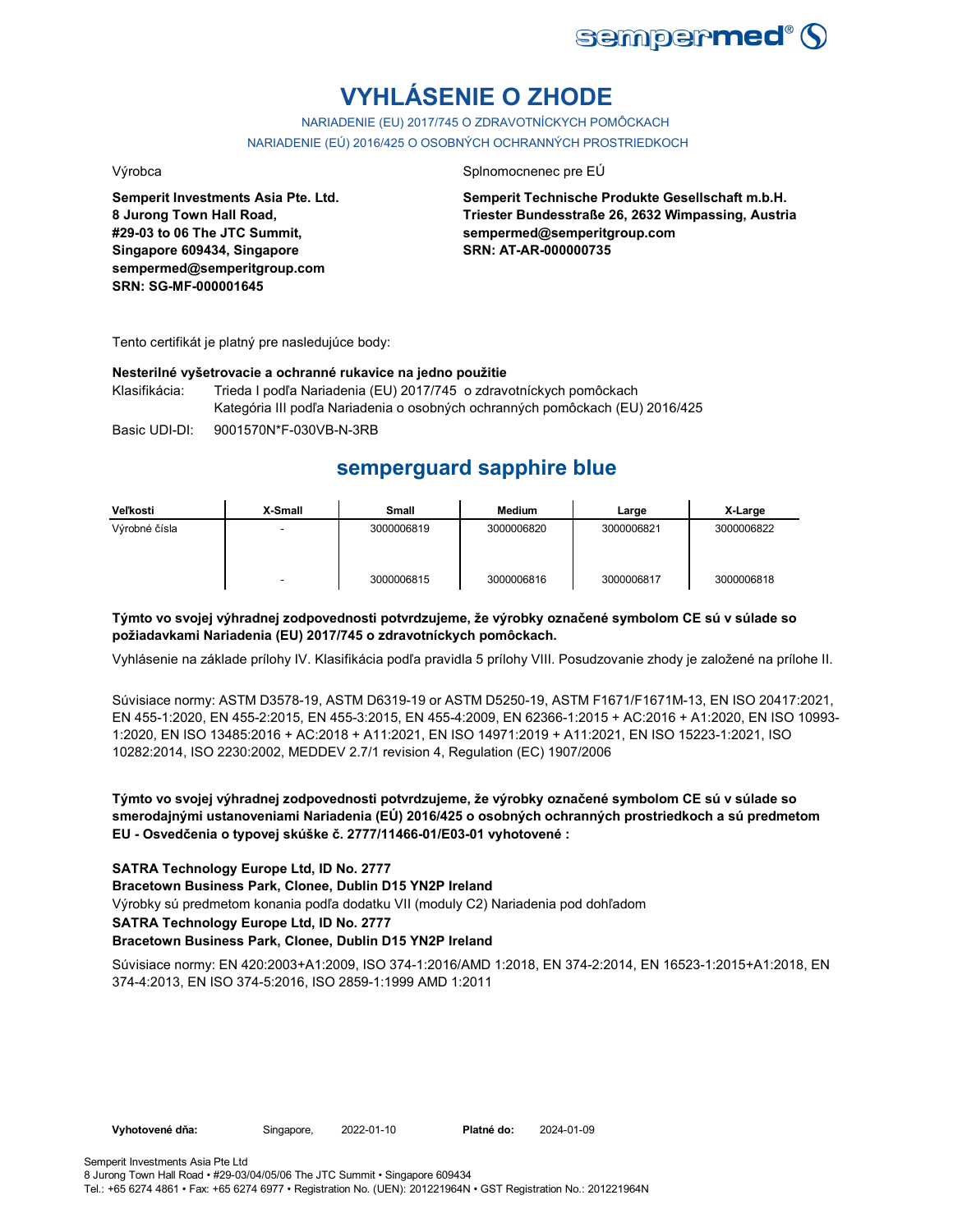

# **MEGFELELŐSÉGI NYILATKOZAT**

ORVOSTECHNIKAI ESZKÖZÖKRŐL SZÓLÓ (EU) 2017/745 RENDELET EGYÉNI VÉDŐESZKÖZÖKRŐL SZÓLÓ (EU) 2016/425 RENDELET

Gyártó EU-meghatalmazott

**Semperit Investments Asia Pte. Ltd. 8 Jurong Town Hall Road, #29-03 to 06 The JTC Summit, Singapore 609434, Singapore sempermed@semperitgroup.com SRN: SG-MF-000001645**

**Semperit Technische Produkte Gesellschaft m.b.H. Triester Bundesstraße 26, 2632 Wimpassing, Austria sempermed@semperitgroup.com SRN: AT-AR-000000735**

Ez a tanúsítvány a következő termékekre érvényes:

#### **Egyszer használatos, nem steril vizsgálati- és védőkesztyű**

Osztályozás: I. osztály az orvostechnikai eszközökről szóló (EU) 2017/745 rendelet szerint III. kategória az egyéni védőeszközökről szóló (EU) 2016/425 rendelet szerint

Basic UDI-DI: 9001570N\*F-030VB-N-3RB

## **semperguard sapphire blue**

| Méretek    | X-Small | Small      | Medium     | Large      | X-Large    |
|------------|---------|------------|------------|------------|------------|
| Cikkszámok |         | 3000006819 | 3000006820 | 3000006821 | 3000006822 |
|            |         | 3000006815 | 3000006816 | 3000006817 | 3000006818 |

#### **Ezennel kizárólagos felelősségünk mellett kijelentjük, hogy a CE jelzésű termékek eszközökről szóló (EU) 2017/745 rendelet alapvető előírásainak.**

Con la presente, dichiariamo sotto la nostra esclusiva responsabilità che il prodotto con marchio CE sopra descritto soddisfa i requisiti del regolamento sui dispositivi medici (UE) 2017/745 .

Alkalmazott szabványok: ASTM D3578-19, ASTM D6319-19 or ASTM D5250-19, ASTM F1671/F1671M-13, EN ISO 20417:2021, EN 455-1:2020, EN 455-2:2015, EN 455-3:2015, EN 455-4:2009, EN 62366-1:2015 + AC:2016 + A1:2020, EN ISO 10993-1:2020, EN ISO 13485:2016 + AC:2018 + A11:2021, EN ISO 14971:2019 + A11:2021, EN ISO 15223- 1:2021, ISO 10282:2014, ISO 2230:2002, MEDDEV 2.7/1 revision 4, Regulation (EC) 1907/2006

**Ezennel kizárólagos felelősségünk mellett kijelentjük, hogy a fent említett CE jelzésű termékek megfelelnek az egyéni védőeszközökre irányuló 2016/425/EU rendelet vonatkozó előírásainak és vonatkozik rájuk a megfelelő számú EU-típusvizsgálati tanúsítvány 2777/11466-01/E03-01 kelt : SATRA Technology Europe Ltd, ID No. 2777**

**Bracetown Business Park, Clonee, Dublin D15 YN2P Ireland**

**SATRA Technology Europe Ltd, ID No. 2777 Bracetown Business Park, Clonee, Dublin D15 YN2P Ireland** A termékekre vonatkozik a rendelet VII. melléklete (C2 modul) szerinti eljárás a következő személy felügyelete mellett:

Alkalmazott szabványok: EN 420:2003+A1:2009, ISO 374-1:2016/AMD 1:2018, EN 374-2:2014, EN 16523- 1:2015+A1:2018, EN 374-4:2013, EN ISO 374-5:2016, ISO 2859-1:1999 AMD 1:2011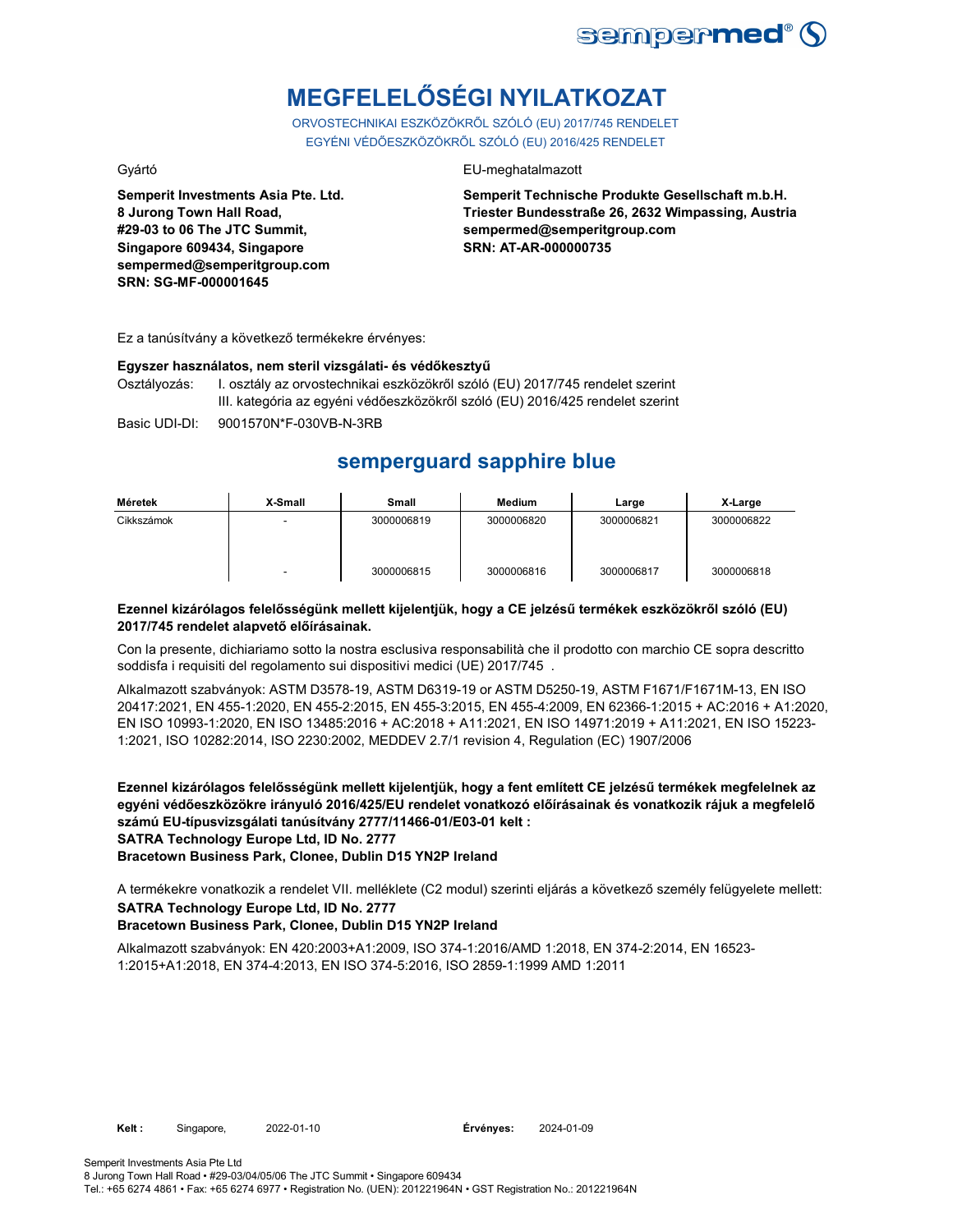

# **IZJAVA O SKLADNOSTI**

UREDBA O MEDICINSKIH PRIPOMOČKIH (EU) 2017/745/EGS UREDBA (EU) 2016/425 ZA OSEBNO VAROVALNO OPREMO

**Semperit Investments Asia Pte. Ltd. 8 Jurong Town Hall Road, #29-03 to 06 The JTC Summit, Singapore 609434, Singapore sempermed@semperitgroup.com SRN: SG-MF-000001645**

#### Proizvajalec Pooblaščen zastopnik EU

**Semperit Technische Produkte Gesellschaft m.b.H. Triester Bundesstraße 26, 2632 Wimpassing, Austria sempermed@semperitgroup.com SRN: AT-AR-000000735**

To potrdilo velja za naslednje izdelke:

#### **Nesterilne zaščitne rokavice in rokavice za preglede za enkratno uporabo**

Klasifikacija: Razred I v skladu z Uredbo o medicinskih pripomočkih (EU) 2017/745/EGS Kategorija III v skladu z Uredbo OVO (EU) 2016/425

Basic UDI-DI: 9001570N\*F-030VB-N-3RB

## **semperguard sapphire blue**

| Velikosti         | X-Small                  | Small      | <b>Medium</b> | Large      | X-Large    |
|-------------------|--------------------------|------------|---------------|------------|------------|
| Številke izdelkov | -                        | 3000006819 | 3000006820    | 3000006821 | 3000006822 |
|                   | $\overline{\phantom{0}}$ | 3000006815 | 3000006816    | 3000006817 | 3000006818 |

### **S to izključno odgovornostjo izjavljamo, da so izdelki z oznako CE v skladu z zahtevami Uredbe za medicinske pripomočke (EU) 2017/745.**

Izjava na podlagi Priloge IV. Razvrstitev v skladu s Prilogo VIII k Pravilniku 5. Ocenjevanje skladnosti temelji na Prilogi II.

Uporabljeni standardi: ASTM D3578-19, ASTM D6319-19 or ASTM D5250-19, ASTM F1671/F1671M-13, EN ISO 20417:2021, EN 455-1:2020, EN 455-2:2015, EN 455-3:2015, EN 455-4:2009, EN 62366-1:2015 + AC:2016 + A1:2020, EN ISO 10993-1:2020, EN ISO 13485:2016 + AC:2018 + A11:2021, EN ISO 14971:2019 + A11:2021, EN ISO 15223- 1:2021, ISO 10282:2014, ISO 2230:2002, MEDDEV 2.7/1 revision 4, Regulation (EC) 1907/2006

**S to izključno odgovornostjo izjavljamo, da so zgoraj navedeni izdelki z oznako CE v skladu z bistvenimi zahtevami Uredbe (EU) 2016/425 za osebno varovalno opremo in so predmet certifikata ES o pregledu tipa št. 2777/11466-01/E03-01 izdano :**

**SATRA Technology Europe Ltd, ID No. 2777**

**Bracetown Business Park, Clonee, Dublin D15 YN2P Ireland**

Izdelki so predmet postopka v skladu s Prilogo VII (modul C2) uredbe pod nadzorom

**SATRA Technology Europe Ltd, ID No. 2777**

### **Bracetown Business Park, Clonee, Dublin D15 YN2P Ireland**

Uporabljeni standardi: EN 420:2003+A1:2009, ISO 374-1:2016/AMD 1:2018, EN 374-2:2014, EN 16523-1:2015+A1:2018, EN 374-4:2013, EN ISO 374-5:2016, ISO 2859-1:1999 AMD 1:2011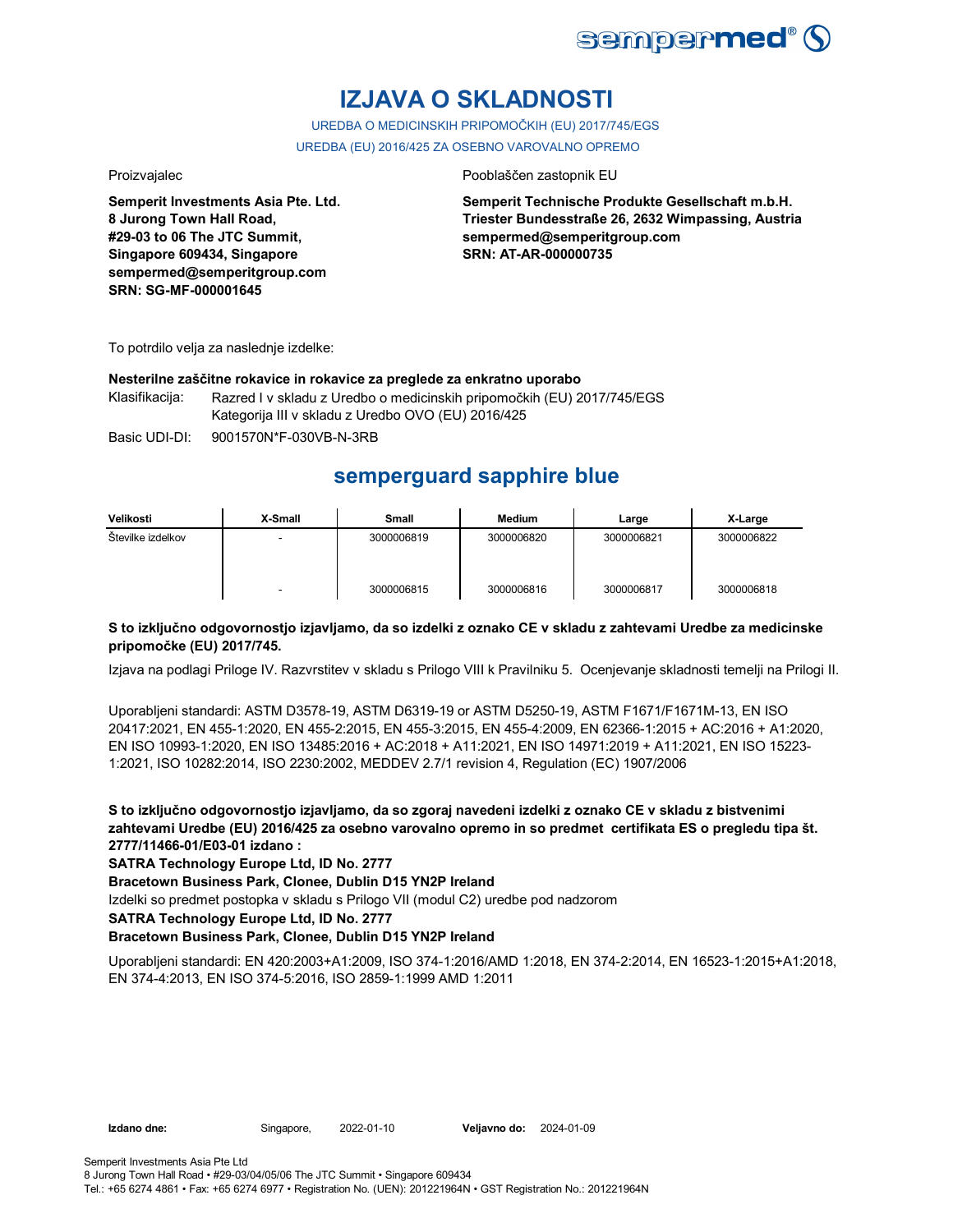

# **IZJAVA O SUKLADNOSTI**

UREDBA O MEDICINSKIM PROIZVODIMA (EU) 2017/745 UREDBA (EU) 2016/425 O OSOBNOJ ZAŠTITNOJ OPREMI

Proizvođač Ovlašteni predstavnik u EU

**Semperit Investments Asia Pte. Ltd. 8 Jurong Town Hall Road, #29-03 to 06 The JTC Summit, Singapore 609434, Singapore sempermed@semperitgroup.com SRN: SG-MF-000001645**

**Semperit Technische Produkte Gesellschaft m.b.H. Triester Bundesstraße 26, 2632 Wimpassing, Austria sempermed@semperitgroup.com SRN: AT-AR-000000735**

Ovaj certifikat vrijedi za sljedeće proizvode:

#### **Nesterilne zaštitne rukavice za pregled za jednokratnu uporabu**

Klasifikacija: Klasa I. prema Direktivi o medicinskim proizvodima (EU) 2017/745 Kategorija III. prema Uredbi o osobnoj zaštitnoj opremi (EU) 2016/425

Basic UDI-DI: 9001570N\*F-030VB-N-3RB

# **semperguard sapphire blue**

| Veličine    | X-Small | Small      | Medium     | Large      | X-Large    |
|-------------|---------|------------|------------|------------|------------|
| Br. artikla |         | 3000006819 | 3000006820 | 3000006821 | 3000006822 |
|             | -       | 3000006815 | 3000006816 | 3000006817 | 3000006818 |

### **Ovim putem izjavljujemo pod punom odgovornošću da su proizvodi s CE oznakom sukladni s zahtjevima Uredbe o medicinskim proizvodima (EU) 2017/745.**

Izjava se temelji na Prilogu IV. Klasifikacija prema pravilu 5, Prilog VIII. Ocjenjivanje sukladnosti prema Prilogu II.

Primijenjene norme: ASTM D3578-19, ASTM D6319-19 or ASTM D5250-19, ASTM F1671/F1671M-13, EN ISO 20417:2021, EN 455-1:2020, EN 455-2:2015, EN 455-3:2015, EN 455-4:2009, EN 62366-1:2015 + AC:2016 + A1:2020, EN ISO 10993-1:2020, EN ISO 13485:2016 + AC:2018 + A11:2021, EN ISO 14971:2019 + A11:2021, EN ISO 15223-1:2021, ISO 10282:2014, ISO 2230:2002, MEDDEV 2.7/1 revision 4, Regulation (EC) 1907/2006

**Ovim putem izjavljujemo pod punom odgovornošću da su prethodno navedeni proizvodi s CE oznakom sukladni s mjerodavnim odredbama Uredbe (EU) 2016/425 o osobnoj zaštitnoj opremi i da su predmet EU certifikata o ispitivanju tipa br.2777/11466-01/E03-01 izdano :**

**SATRA Technology Europe Ltd, ID No. 2777**

**Bracetown Business Park, Clonee, Dublin D15 YN2P Ireland**

Proizvodi podliježu postupku iz Dodatka VII. (modul C2) Uredbe pod nadzorom

**SATRA Technology Europe Ltd, ID No. 2777**

### **Bracetown Business Park, Clonee, Dublin D15 YN2P Ireland**

Primijenjene norme: EN 420:2003+A1:2009, ISO 374-1:2016/AMD 1:2018, EN 374-2:2014, EN 16523-1:2015+A1:2018, EN 374-4:2013, EN ISO 374-5:2016, ISO 2859-1:1999 AMD 1:2011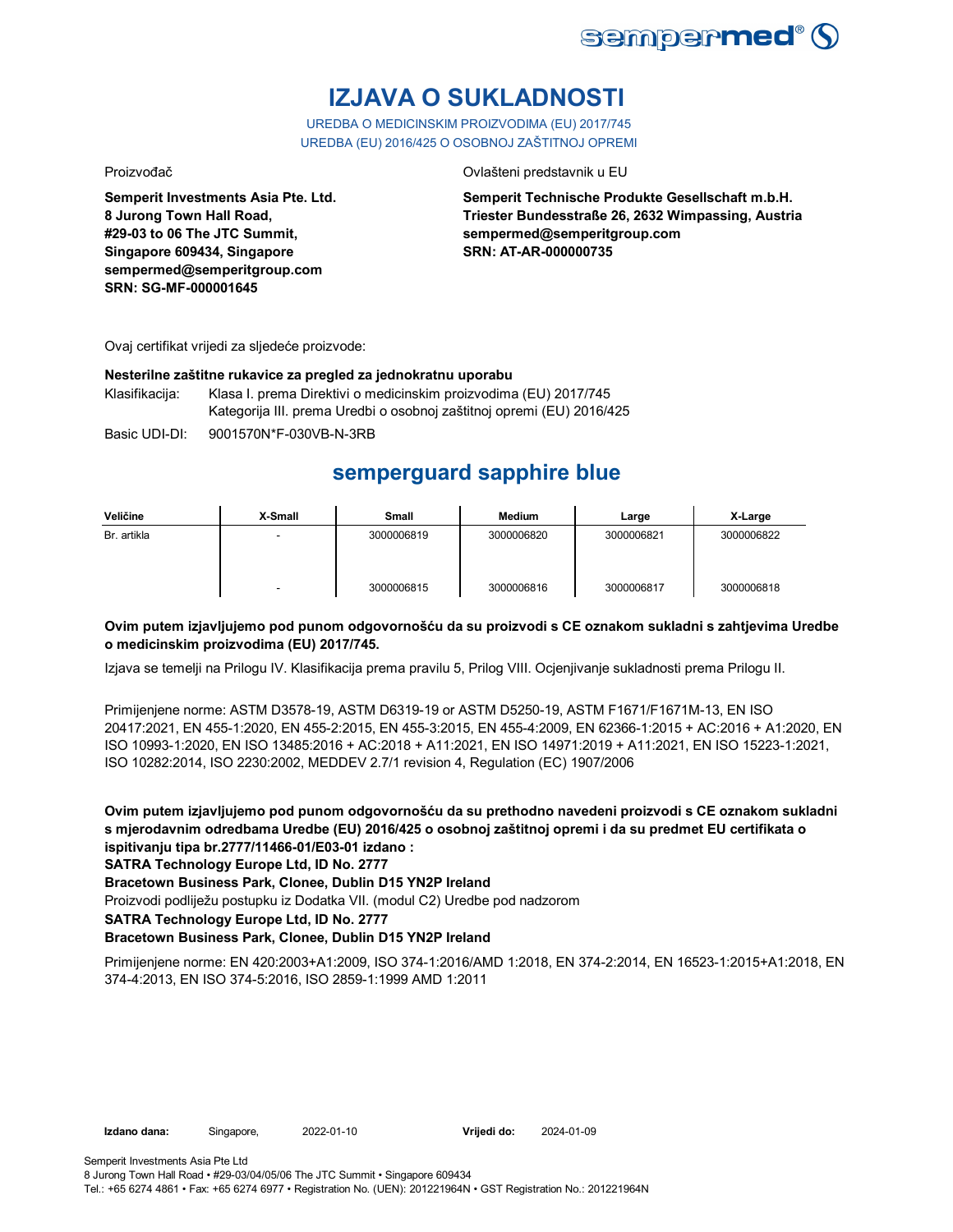

# **DEKLARACJA ZGODNOŚCI**

ROZPORZĄDZENIE W SPRAWIE WYROBÓW MEDYCZNYCH (UE) 2017/745 ROZPORZĄDZENIE W SPRAWIE ŚRODKÓW OCHRONY INDYWIDUALNEJ (UE) 2016/425

**Semperit Investments Asia Pte. Ltd. 8 Jurong Town Hall Road, #29-03 to 06 The JTC Summit, Singapore 609434, Singapore sempermed@semperitgroup.com SRN: SG-MF-000001645**

#### Producent **Autoryzowany przedstawiciel w UE**

**Semperit Technische Produkte Gesellschaft m.b.H. Triester Bundesstraße 26, 2632 Wimpassing, Austria sempermed@semperitgroup.com SRN: AT-AR-000000735**

Niniejszy certyfikat obowiązuje w odniesieniu do następującego produktu:

#### **Niesterylne rękawice medyczne i ochronne jednorazowego użytku**

Klasyfikacja: Klasa I zgodnie z rozporządzeniem (UE) 2017/745 w sprawie wyrobów medycznych Kategoria III zgodnie z rozporządzeniem (UE) 2016/425 w sprawie środków ochrony indywidualnej

Basic UDI-DI: 9001570N\*F-030VB-N-3RB

## **semperguard sapphire blue**

| Rozmiary         | X-Small | Small      | Medium     | Large      | X-Large    |
|------------------|---------|------------|------------|------------|------------|
| Numery artykułów |         | 3000006819 | 3000006820 | 3000006821 | 3000006822 |
|                  | -       | 3000006815 | 3000006816 | 3000006817 | 3000006818 |

#### **Niniejszym oświadczamy, na naszą wyłączną odpowiedzialność, że opisany powyżej produkt z oznakowaniem CE jest zgodny z wymogami rozporządzenia w sprawie wyrobów medycznych (UE) 2017/745.**

Deklaracja na podstawie załącznika IV. Klasyfikacja jest zgodna z zasadą 5, załącznik VIII. Ocenę zgodności przeprowadza się na podstawie załącznika II.

Zastosowane normy: ASTM D3578-19, ASTM D6319-19 or ASTM D5250-19, ASTM F1671/F1671M-13, EN ISO 20417:2021, EN 455-1:2020, EN 455-2:2015, EN 455-3:2015, EN 455-4:2009, EN 62366-1:2015 + AC:2016 + A1:2020, EN ISO 10993-1:2020, EN ISO 13485:2016 + AC:2018 + A11:2021, EN ISO 14971:2019 + A11:2021, EN ISO 15223- 1:2021, ISO 10282:2014, ISO 2230:2002, MEDDEV 2.7/1 revision 4, Regulation (EC) 1907/2006

**Na własną odpowiedzialność oświadczamy niniejszym, że opisany powyżej produkt z oznakowaniem CE jest zgodny z obowiązującymi przepisami rozporządzenia (UE) 2016/425 w sprawie środków ochrony indywidualnej i jest identyczny ze środkami ochrony indywidualnej, których dotyczy certyfikat badania typu UE nr 2777/11466- 01/E03-01 data przez:**

**SATRA Technology Europe Ltd, ID No. 2777**

**Bracetown Business Park, Clonee, Dublin D15 YN2P Ireland**

Produkty podlegają procedurze określonej w załączniku VII (moduł C2) rozporządzenia pod nadzorem

**SATRA Technology Europe Ltd, ID No. 2777**

#### **Bracetown Business Park, Clonee, Dublin D15 YN2P Ireland**

Zastosowane normy: EN 420:2003+A1:2009, ISO 374-1:2016/AMD 1:2018, EN 374-2:2014, EN 16523-1:2015+A1:2018, EN 374-4:2013, EN ISO 374-5:2016, ISO 2859-1:1999 AMD 1:2011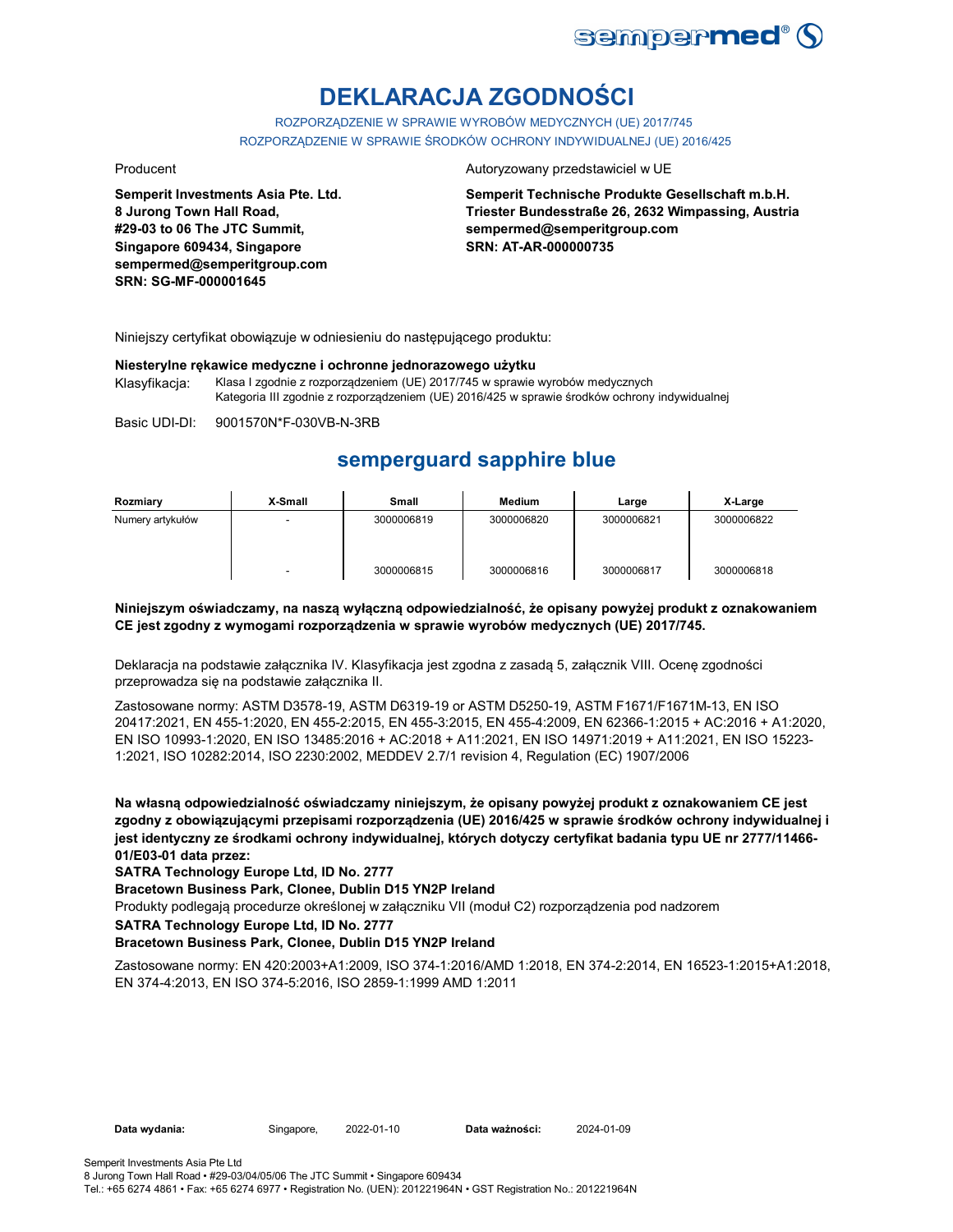

# **DECLARAȚIE DE CONFORMITATE**

REGULAMENTULUI PRIVIND PRODUSELE MEDICALE (EU) 2017/745 REGULAMENTULUI (EU) 2016/425 PENTRU ECHIPAMENTUL PERSONAL DE PROTECȚIE

**Semperit Investments Asia Pte. Ltd. 8 Jurong Town Hall Road, #29-03 to 06 The JTC Summit, Singapore 609434, Singapore sempermed@semperitgroup.com SRN: SG-MF-000001645**

Producător **Producător** Persoană împuternicită EU

**Semperit Technische Produkte Gesellschaft m.b.H. Triester Bundesstraße 26, 2632 Wimpassing, Austria sempermed@semperitgroup.com SRN: AT-AR-000000735**

Acest certificat este valabil pentru următoarele produse:

#### **Mânușă de consult și de protecție nesterilă de unică folosință**

clasificare: Clasa I conform règlementi privind produsele medicale (EU) 2017/745 Categoria III conform ordonanței EPP (EU) 2016/425

Basic UDI-DI: 9001570N\*F-030VB-N-3RB

## **semperguard sapphire blue**

| mărimi               | X-Small | <b>Small</b> | Medium     | Large      | X-Large    |
|----------------------|---------|--------------|------------|------------|------------|
| Numerele de articole |         | 3000006819   | 3000006820 | 3000006821 | 3000006822 |
|                      | ٠       | 3000006815   | 3000006816 | 3000006817 | 3000006818 |

### **Prin prezenta confirmăm preluând toată responsabilitatea că produsele marcate CE corespund cerințelor din Regulamentului privind produsele medicale (EU) 2017/745 .**

Declarație bazată pe anexa IV. Clasificare în conformitate cu regula 5, anexa VIII. Evaluarea conformității se bazează pe anexa II.

Normele aplicate: ASTM D3578-19, ASTM D6319-19 or ASTM D5250-19, ASTM F1671/F1671M-13, EN ISO 20417:2021, EN 455-1:2020, EN 455-2:2015, EN 455-3:2015, EN 455-4:2009, EN 62366-1:2015 + AC:2016 + A1:2020, EN ISO 10993-1:2020, EN ISO 13485:2016 + AC:2018 + A11:2021, EN ISO 14971:2019 + A11:2021, EN ISO 15223-1:2021, ISO 10282:2014, ISO 2230:2002, MEDDEV 2.7/1 revision 4, Regulation (EC) 1907/2006

**Prin prezenta confirmăm preluând toată responsabilitatea că produsele marcate CE indicate mai sus corespund cerințelor de bază (EU) 2016/425 pentru echipamente personale de protecție și acestea sunt obiectul certificării de tip CE nr. 2777/11466-01/E03-01 eliberat prin:**

**SATRA Technology Europe Ltd, ID No. 2777**

**Bracetown Business Park, Clonee, Dublin D15 YN2P Ireland**

Produsele sunt obiectul procedurii conform anexei VII (modulul C2) sub supravegherea

**SATRA Technology Europe Ltd, ID No. 2777**

### **Bracetown Business Park, Clonee, Dublin D15 YN2P Ireland**

Normele aplicate: EN 420:2003+A1:2009, ISO 374-1:2016/AMD 1:2018, EN 374-2:2014, EN 16523-1:2015+A1:2018, EN 374- 4:2013, EN ISO 374-5:2016, ISO 2859-1:1999 AMD 1:2011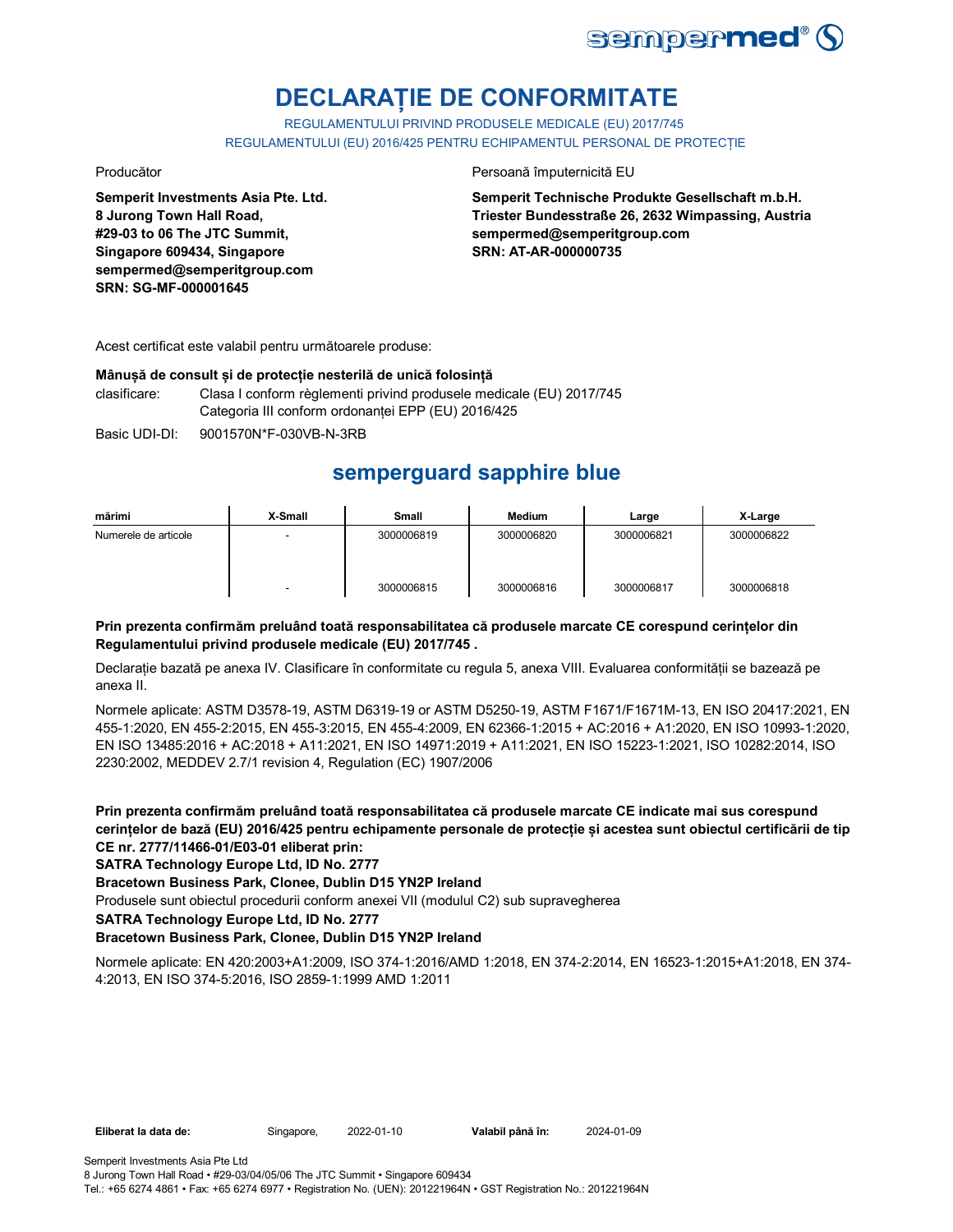

# **ΔΗΛΩΣΗ ΣΥΜΜΟΡΦΩΣΗΣ**

ΚΑΝΟΝΙΣΜΟΣ (EE) 2017/745 ΠΕΡΙ ΙΑΤΡΟΤΕΧΝΟΛΟΓΙΚΩΝ ΠΡΟΪΟΝΤΩΝ ΚΑΝΟΝΙΣΜΟΣ (ΕΕ) 2016/425 ΠΕΡΙ ΜΕΣΩΝ ΑΤΟΜΙΚΗΣ ΠΡΟΣΤΑΣΙΑΣ

**Semperit Investments Asia Pte. Ltd. 8 Jurong Town Hall Road, #29-03 to 06 The JTC Summit, Singapore 609434, Singapore sempermed@semperitgroup.com SRN: SG-MF-000001645**

#### Κατασκευαστής Εξουσιοδοτημένος αντιπρόσωπος στην ΕΕ

**Semperit Technische Produkte Gesellschaft m.b.H. Triester Bundesstraße 26, 2632 Wimpassing, Austria sempermed@semperitgroup.com SRN: AT-AR-000000735**

Το παρόν πιστοποιητικό ισχύει για τα ακόλουθα προϊόντα:

#### **Μη αποστειρωμένο γάντι εξέτασης και προστατευτικό γάντι μιας χρήσης**

Ταξινόμηση: Κατηγορία I σύμφωνα με την Κανονισμό (EU) 2017/745 περί ιατροτεχνολογικών προϊόντων Κατηγορία II σύμφωνα με τον Κανονισμό (ΕΕ) 2016/425 περί ΜΑΠ

Basic UDI-DI: 9001570N\*F-030VB-N-3RB

## **semperguard sapphire blue**

| Μενέθη            | X-Small                  | Small      | Medium     | Large      | X-Large    |
|-------------------|--------------------------|------------|------------|------------|------------|
| Αριθμοί προϊόντος | $\overline{\phantom{0}}$ | 3000006819 | 3000006820 | 3000006821 | 3000006822 |
|                   |                          | 3000006815 | 3000006816 | 3000006817 | 3000006818 |

#### **Δια του παρόντος βεβαιώνουμε υπεύθυνα ότι τα προϊόντα με σήμανση CE ικανοποιούν τις απαιτήσεις της Κανονισμός (EU) 2017/745 περί ιατροτεχνολογικών προϊόντων.**

Δήλωση με βάση το παράρτημα IV. Ταξινόμηση σύμφωνα με τον κανόνα 5, παράρτημα VIII. Η αξιολόγηση της συμμόρφωσης βασίζεται στο παράρτημα II.

Εφαρμοζόμενα πρότυπα: ASTM D3578-19, ASTM D6319-19 or ASTM D5250-19, ASTM F1671/F1671M-13, EN ISO 20417:2021, EN 455-1:2020, EN 455-2:2015, EN 455-3:2015, EN 455-4:2009, EN 62366-1:2015 + AC:2016 + A1:2020, EN ISO 10993-1:2020, EN ISO 13485:2016 + AC:2018 + A11:2021, EN ISO 14971:2019 + A11:2021, EN ISO 15223-1:2021, ISO 10282:2014, ISO 2230:2002, MEDDEV 2.7/1 revision 4, Regulation (EC) 1907/2006

#### **Δια του παρόντος βεβαιώνουμε υπεύθυνα ότι τα ανωτέρω προϊόντα με σήμανση CE ικανοποιούν τις εφαρμοστέες διατάξεις του Κανονισμού (ΕΕ) 2016/425 περί μέσων ατομικής προστασίας και αποτελούν αντικείμενο του πιστοποιητικού εξέτασης τύπου ΕΕ με αρ. 2777/11466-01/E03-01 εκδόθηκε :**

#### **SATRA Technology Europe Ltd, ID No. 2777**

**Bracetown Business Park, Clonee, Dublin D15 YN2P Ireland**

Τα προϊόντα αποτελούν αντικείμενο της μεθόδου που ορίζεται στο Παράρτημα VII (ενότητα C2) του Κανονισμού υπό την επιτήρηση

#### **SATRA Technology Europe Ltd, ID No. 2777**

### **Bracetown Business Park, Clonee, Dublin D15 YN2P Ireland**

Εφαρμοζόμενα πρότυπα: EN 420:2003+A1:2009, ISO 374-1:2016/AMD 1:2018, EN 374-2:2014, EN 16523- 1:2015+A1:2018, EN 374-4:2013, EN ISO 374-5:2016, ISO 2859-1:1999 AMD 1:2011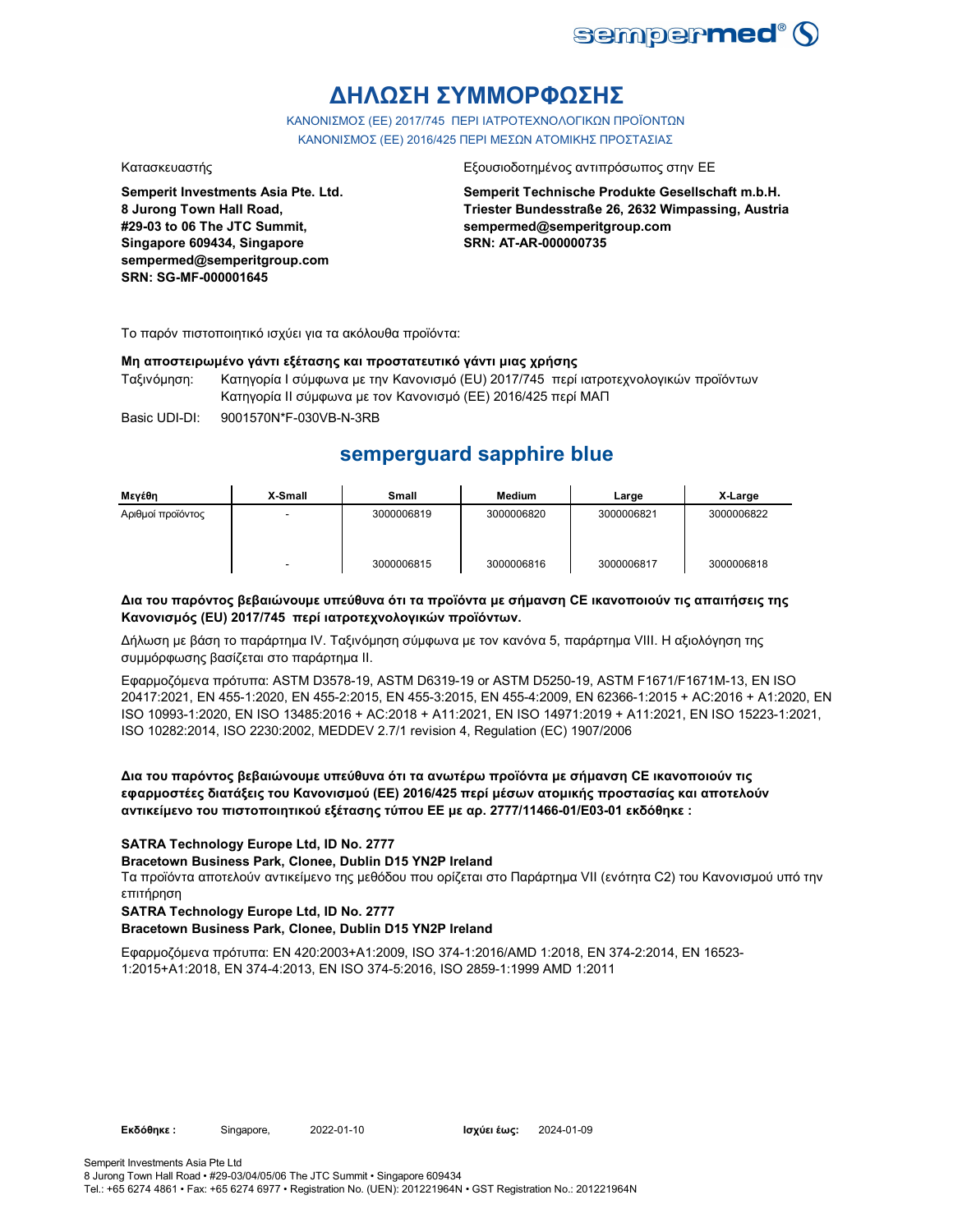

# **ДЕКЛАРАЦИЯ ЗА СЪВМЕСТИМОСТ НА**

РЕГЛАМЕНТ ЗА МЕДИЦИНСКИТЕ ПРОДУКТИ (EU) 2017/745 РЕГЛАМЕНТ (EU) 2016/425 ЗА ЛИЧНИТЕ ПРЕДПАЗНИ СРЕДСТВА

**Semperit Investments Asia Pte. Ltd. 8 Jurong Town Hall Road, #29-03 to 06 The JTC Summit, Singapore 609434, Singapore sempermed@semperitgroup.com SRN: SG-MF-000001645**

Производител Упълномощен представител в ЕС

**Semperit Technische Produkte Gesellschaft m.b.H. Triester Bundesstraße 26, 2632 Wimpassing, Austria sempermed@semperitgroup.com SRN: AT-AR-000000735**

Настоящият сертификат важи за следните продукти:

**Нестерилна ръкавица за преглед и предпазна ръкавици за еднократна употреба**

Класификация: Клас I съгл. Регламент за медицинските продукти (EU) 2017/745

Категория III съгл. Регламент за ЛПС (EU) 2016/425

Basic UDI-DI: 9001570N\*F-030VB-N-3RB

# **semperguard sapphire blue**

| Размери              | X-Small | <b>Small</b> | <b>Medium</b> | Large      | X-Large    |
|----------------------|---------|--------------|---------------|------------|------------|
| Номера на артикулите |         | 3000006819   | 3000006820    | 3000006821 | 3000006822 |
|                      | -       | 3000006815   | 3000006816    | 3000006817 | 3000006818 |

#### **С настоящето потвърждаваме при самостоятелна отговорност, че продуктите с маркировка СЕ съответстват на изисквания от Регламент за медицинските продукти (EU) 2017/745.**

Декларация въз основа на приложение IV. Класификация съгласно правило 5, приложение VIII. Оценката на съответствието се основава на приложение II.

Приложими норми: ASTM D3578-19, ASTM D6319-19 or ASTM D5250-19, ASTM F1671/F1671M-13, EN ISO 20417:2021, EN 455-1:2020, EN 455-2:2015, EN 455-3:2015, EN 455-4:2009, EN 62366-1:2015 + AC:2016 + A1:2020, EN ISO 10993- 1:2020, EN ISO 13485:2016 + AC:2018 + A11:2021, EN ISO 14971:2019 + A11:2021, EN ISO 15223-1:2021, ISO 10282:2014, ISO 2230:2002, MEDDEV 2.7/1 revision 4, Regulation (EC) 1907/2006

### **С настоящето потвърждаваме при самостоятелна отговорност, че горепосочените продукти с маркировка СЕ съответстват на съществените разпоредби на Регламент (EU) 2016/425 за личните предпазни средства и са предмет на сертификата на ЕС за изследване на типа Nr. 2777/11466-01/E03-01 издадено чрез:**

### **SATRA Technology Europe Ltd, ID No. 2777**

**Bracetown Business Park, Clonee, Dublin D15 YN2P Ireland**

Продуктите са предмет на процедурата съгл. Анекс VII (Модул С2) от Регламента под надзора на

#### **SATRA Technology Europe Ltd, ID No. 2777**

### **Bracetown Business Park, Clonee, Dublin D15 YN2P Ireland**

Приложими норми: EN 420:2003+A1:2009, ISO 374-1:2016/AMD 1:2018, EN 374-2:2014, EN 16523-1:2015+A1:2018, EN 374-4:2013, EN ISO 374-5:2016, ISO 2859-1:1999 AMD 1:2011

**Издадено на:** Singapore, 2022-01-10 **Важи до:** 2024-01-09